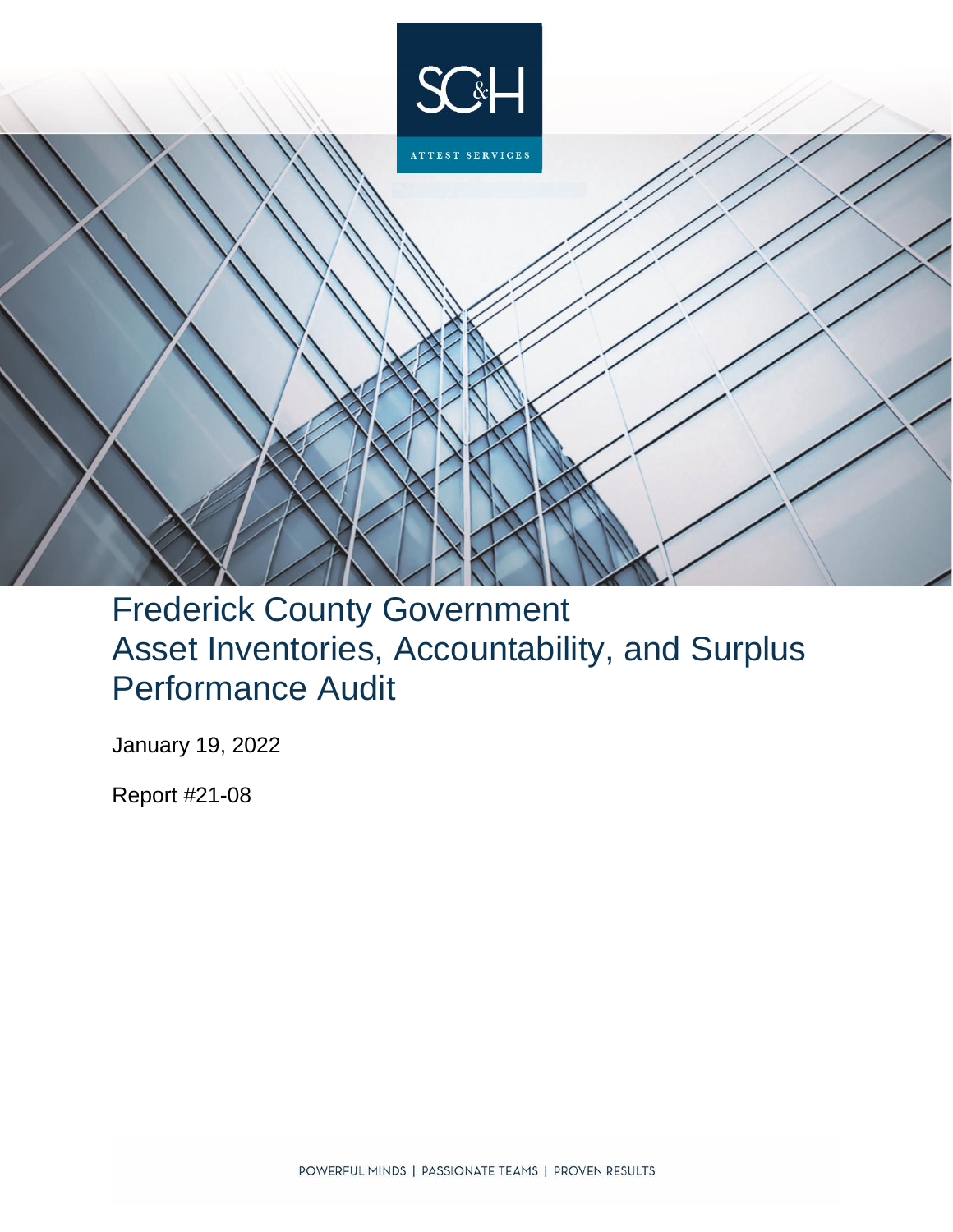# **Table of Contents**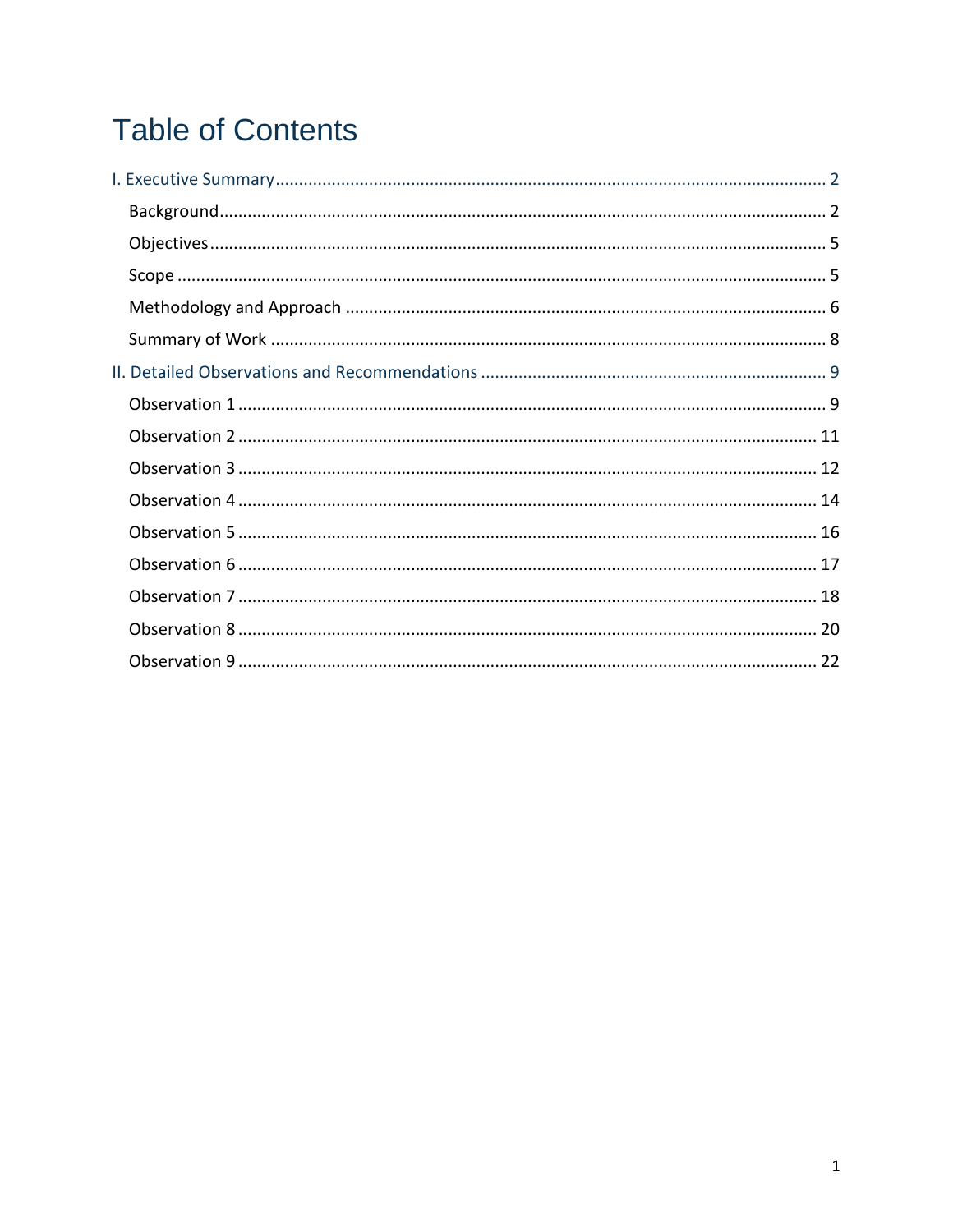# <span id="page-2-0"></span>I. Executive Summary

# <span id="page-2-1"></span>**Background**

SC&H Attest Services, P.C., a wholly owned affiliate of SC&H Group, Inc. (SC&H) was engaged by Frederick County Government (FCG, the County) Interagency Internal Audit Authority (IIAA) to conduct a performance audit (audit) of the management of Frederick County Government in relation to the inventory, accountability, and surplus of County assets. The audit was performed in two phases: a planning and risk assessment phase and a testing phase.

# **Fixed Asset Definition**

Per the County's Fixed Asset Information Sheet, the County defines a fixed asset (also referred to as a capital asset or asset in this report) as any asset that meets the following criteria:

- 1. Used in operations
- 2. Has a useful life of greater than one year
- 3. Has a minimum cost value (see below for additional information)

Examples of fixed assets include, but are not limited to the following:

- 1. Land
- 2. Land improvements
- 3. Easements
- 4. Buildings and improvements
- 5. Vehicles
- 6. Machinery
- 7. Equipment
- 8. Software
- 9. Infrastructure (roads, bridges, underground pipes, etc.)

Multiple divisions and departments (collectively referred to as divisions in this report) across the County maintain fixed assets purchased with County taxpayer, state, and federal funds. Per the fiscal year 2020 comprehensive annual financial report (CAFR), total County capital assets were over \$206 million. The County is accountable for the inventory and safekeeping of those assets as well as proper disposal or surplus in accordance with the County's Purchasing Rules and Regulations (or Rules and Regulations).<sup>1</sup>

## **Fixed Asset Cost Information**

 $\overline{a}$ 

The value that qualifies a purchase as a fixed asset is dependent upon the asset type.

- 1. Infrastructure assets must have a current replacement value of \$100,000 or greater at the date of acquisition
- 2. Software must have a cost value of \$100,000 or greater
- 3. All other assets must have a cost value of \$10,000 or greater to qualify for capitalization

<sup>1</sup> https://frederickcountymd.gov/DocumentCenter/View/20295/Purchasing-Rules-and-Regs-effective-01-01- 10?bidId=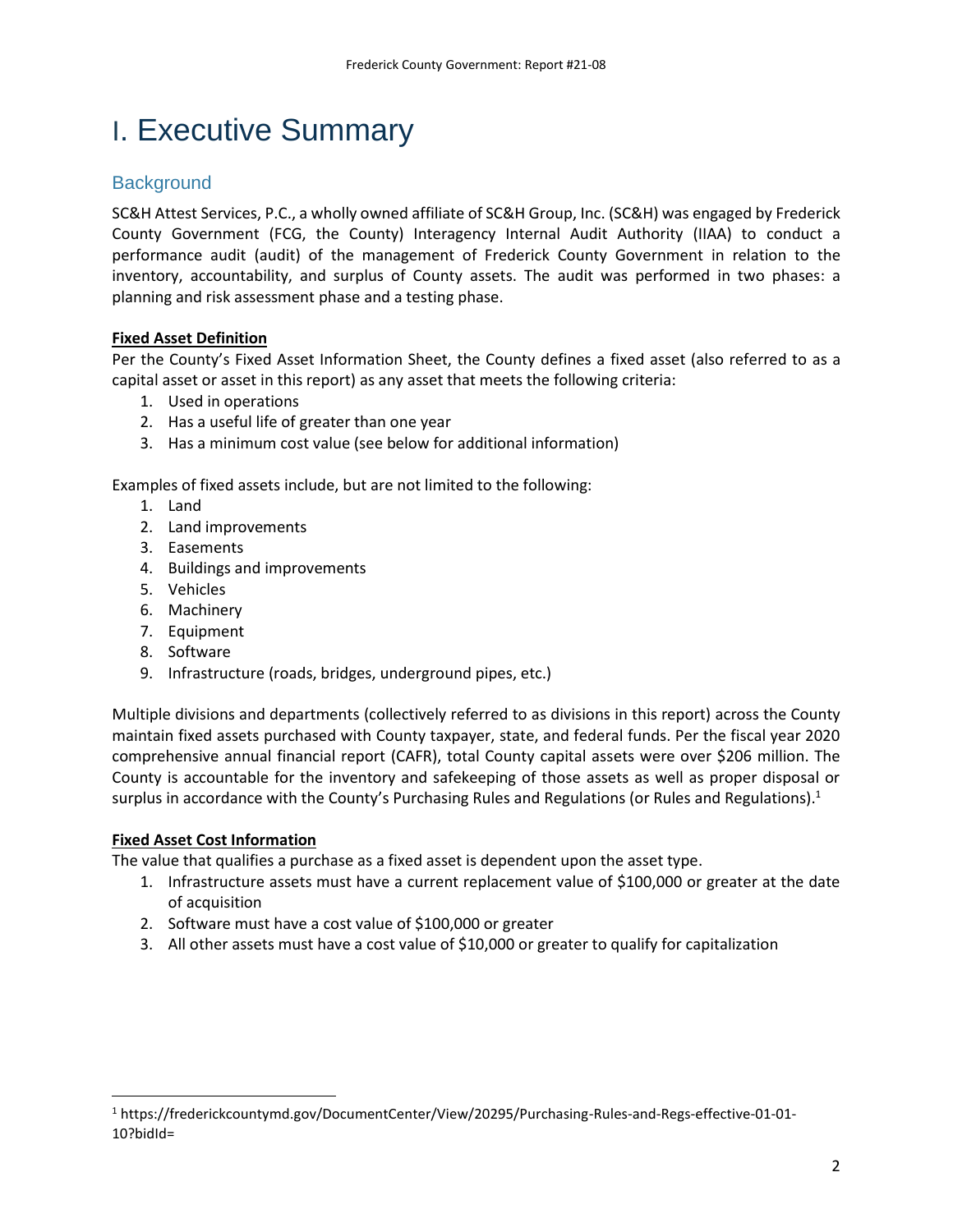# Costs Included in the Fixed Asset Value

## *Non-Software*

The County has defined the following criteria as included in the value of a fixed asset:

- 1. Physical item (purchase price or donation value)
- 2. Freight charges
- 3. Additional preparation/installation charges
- 4. Accessory items
- 5. Any subsequent work that increases the useful life of the assets and/or improves the effectiveness or efficiency of the asset

# *Software*

The County has defined the following costs as included in the value of software fixed assets, including both purchased software packages, as well as internally developed software:

- 1. Application development stages (including design, configuration, interfaces, coding, installation of hardware and related testing, which includes the parallel processing phase)
- 2. Data conversion costs (if necessary to make the software operational)
- 3. Internal and external (consultant) costs
- 4. Any costs to expand the functionality or efficiency of the software

# **Fixed Asset Purchasing, Receiving, and Tagging**

Fixed assets are typically purchased by County divisions through the County's requisition and purchase order process or Purchase Card process. Upon receipt of a fixed asset, the receiving division is responsible for submitting a Fixed Asset Addition Form to the Finance Division (Finance). An asset management e-mail address has been created and is managed by Finance for all fixed asset related inquiries and communication. The information to be included in the Fixed Asset Addition Form includes the following:

- 1. Asset description
- 2. Asset location
- 3. Responsible division
- 4. In-service date
- 5. Model and/or serial number
- 6. Total costs
- 7. Estimated useful life
- 8. Invoice number

Upon receipt of a Fixed Asset Addition Form, Finance assigns a fixed asset tag number from a prepopulated asset sticker, inputs the asset information into Infor, the County's Enterprise Resource Planning (ERP) system, and sends the physical fixed asset tag via inter-office mail to the responsible division to be affixed to the asset. In addition, Finance generates and reviews on a monthly basis, an Infor query of purchases made from capital accounts and an Infor query of purchases over \$10,000 in an attempt to identify any purchases that should be capitalized, but may not have been communicated by the purchasing division.

## **Annual Fixed Asset Inventory Review**

Annually, Finance requires each division to verify the accuracy of all fixed assets assigned to their division. Finance generates and e-mails a Fixed Asset Report from Infor and e-mails to each division that is responsible for at least one fixed asset, along with a blank Fixed Asset Verification Signature Form to be completed.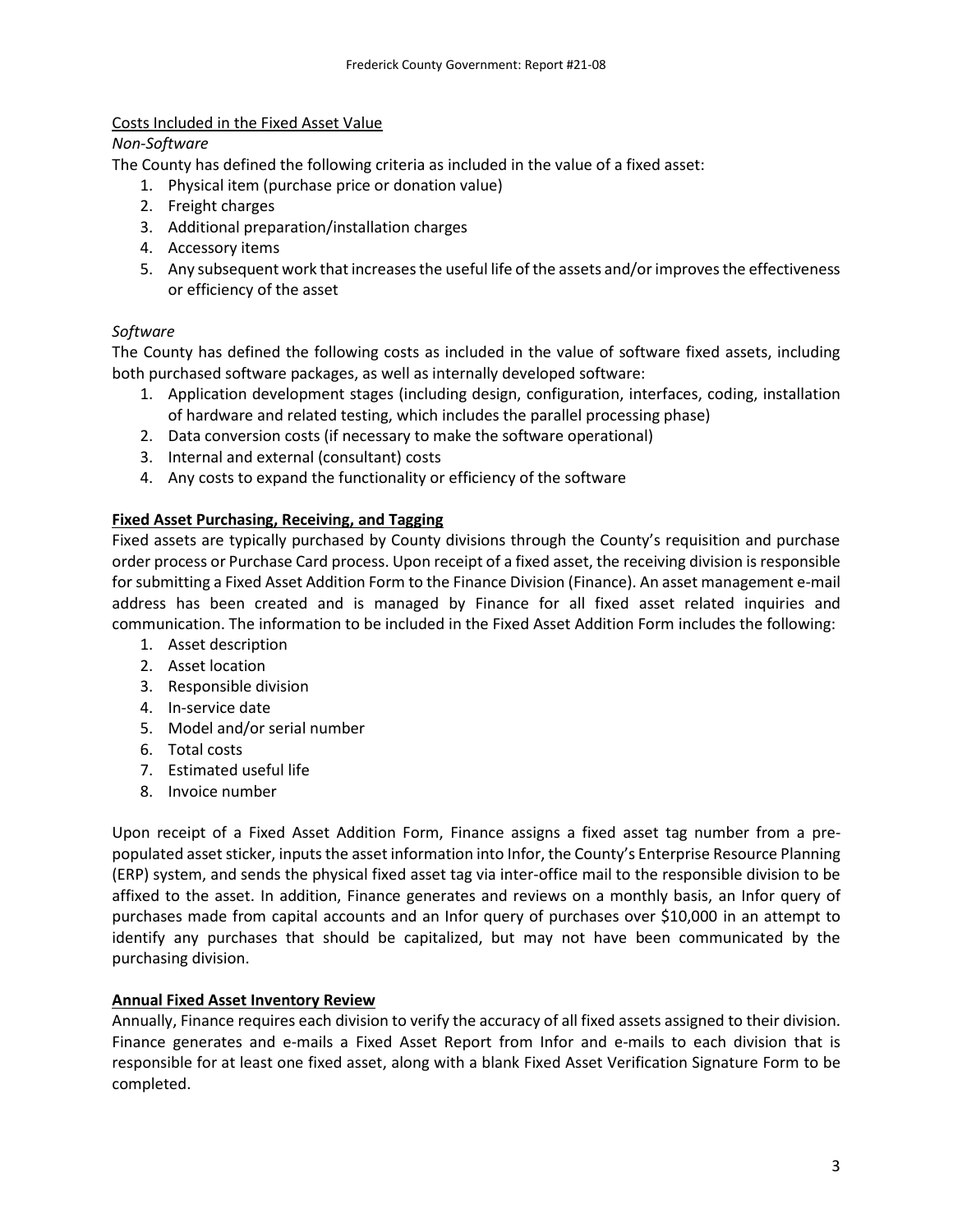Each division assigns a representative to verify the existence of each fixed asset contained within the report. If the report is not accurate, the assigned representative completesthe following forms to address differences/variances:

- 1. Fixed Asset Retirement Form for any assets that should be removed from the inventory listing (i.e., the asset is missing, sold, traded-in, disposed of, or permanently broken).
- 2. Fixed Asset Addition Form for any in-service assets that do not appear on the inventory.
- 3. Fixed Asset Transfer Form for any assets that were transferred to another division.

If other information (i.e., serial numbers, location, etc.) is missing or incorrect, necessary changes should also be indicated on the report. Division management then reviews/approves the inventory results and sends the completed inventory report, along with the above forms if applicable, to Finance via the asset management e-mail. Finance reviews the completed reports and updates asset records in Infor, if needed.

# **Fixed Asset Disposals, Surpluses, and Transfers**

Per the Rules and Regulations, when a division determines that an asset is beyond its useful life, or of no further use to that division, management may transfer the asset to another division if a need for the asset has been established. If a need is established by another division, the transferring division completes a Property Transfer Form, maintains a copy for division records, and submits a copy of the Property Transfer Form to both Purchasing and Finance to update the asset records within Infor.

If no division demonstrates a need for the asset, division management should originate a request to the Purchasing Director for approval prior to loaning, selling, destroying, or otherwise removing the asset from County custody. The Purchasing Director negotiates for the disposal of all assets, first by circulating a listing of available items among all County divisions to allow the divisions to make requests for any items for which they may have a need. If no County divisions demonstrate a need, the Purchasing Director coordinates the attempt to sell the item via competitive auction.<sup>2</sup> If the asset successfully sells via auction, the responsible division delivers the asset to the buyer and completes and submits an Asset Retirement Form to Finance for purposes of retiring the asset within Infor and communicating any proceeds that are received by the County from the sale. After a successful sale, Procurement works with the responsible division to determine which general ledger account the proceeds should be posted to. If the asset does not sell via competitive auction, the responsible division should obtain approval from the Purchasing Director prior to disposing of the asset in any other manner.

# **Cartegraph Operations Management System**

l

In August 2020, the County purchased Cartegraph's Operations Management System (OMS). The County's vision for Cartegraph is to:

- 1. Provide accurate fiscal forecasting beyond the Capital Improvement Program (CIP), informed by quantifiable asset data on a unified platform
- 2. Provide divisions the ability to proactively manage workflow, schedule preventive maintenance, and strategically prioritize asset rehabilitation/replacement

Finance and the Budget Office's objectives of the OMS is to consolidate data of multiple asset types from multiple divisions with multiple funding sources for a cohesive understanding of the asset value, asset life, and risk analysis. This information will be used to support decisions of infrastructure needs and recommendations for repair or replacement based on quantifiable resources. This information will also be used to illustrate competing resources to decision makers.

 $<sup>2</sup>$  The County currently works with Govbids.com to sell County owned assets via competitive auction.</sup>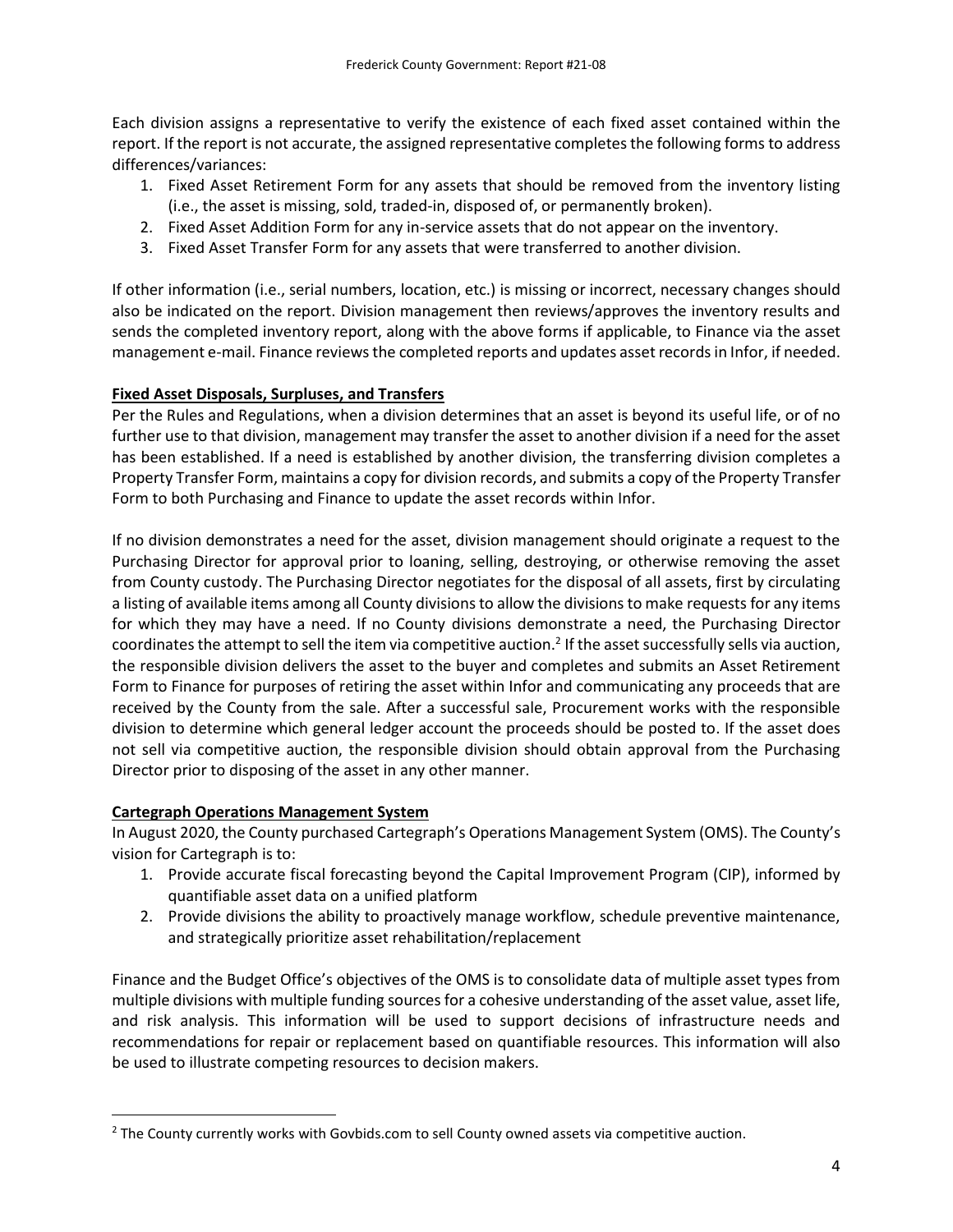The County identified three divisions for the initial implementation of the Cartegraph OMS; Water and Sewer Utility (DUSWM), Public Works (DPW), and Parks and Recreation. The County intends to include additional divisions and stakeholders in future implementation phases, as applicable.

## **IIT Assets and Inventory**

The County's Interagency Information Technologies Division (IIT) maintains an inventory of IT related equipment and goods it manages that do not meet the fixed asset equipment specifications or have a unit cost greater than the County's defined threshold. These assets are deemed necessary to be inventoried because they can be easily converted to personal use, are highly portable and susceptible to theft or resale, or are required to be tracked by division management. Examples of these types of goods are desktops, laptops, tablets, etc.

Annually, IIT requires each division to verify the IIT managed assets on file within Microsoft Endpoint Manager are accurately reflected. Microsoft Endpoint Manager is an application used by IIT to manage and monitor endpoint devices that include laptops and desktops across the County. Annually in September, IIT generates an IT asset report and IIT Device Verification Form and e-mails all divisions with IIT managed devices. Each division and agency assigns an individual to verify IT assets and make adjustments within the provided report for any IT assets not listed. Division management then reviews/approves the inventory results and e-mails the completed inventory report, along with the IIT Device Verification Form back to IIT to update their records within Microsoft Endpoint Manager.

# <span id="page-5-0"></span>**Objectives**

The following objectives for the testing phase were developed based upon the understanding gained during the planning phase and approved by the IIAA.

- A. Assess whether fixed assets are identified and recorded within the appropriate system of record.
- B. Ensure fixed assets are assigned means of identification and tracked.
- C. Verify the annual fixed asset inventory review is completed, reviewed, and updated timely.
- D. Assess how fixed assets are physically safeguarded and secured.
- E. Ensure fixed asset disposals and surplus procedures adhere to the Purchasing Rules and Regulations Policy.

# <span id="page-5-1"></span>**Scope**

The audit was initiated in February 2021 and completed in October 2021. The audit focused on the inventory, accountability, and surplus procedures for County owned fixed assets, IIT assets, and other sensitive assets. Within the category of fixed assets, the scope did not include land, buildings, easements, improvements, or infrastructure assets. The period in scope included the current inventory procedures from July 1, 2019 through May 1, 2021.

Sensitive assets were also included in the scope of this audit. While it was noted the County does not have any formal or documented definition of what qualifies as a sensitive asset, for the purpose of this audit, sensitive assets included assets which are highly mobile, valuable, and/or easily saleable on the open market.

## **Audit Testing Selection**

An analysis of fixed assets recorded within the Infor system was performed to select a sample of divisions for further review. The sample selection was based on the quantity of fixed assets and the dollar value of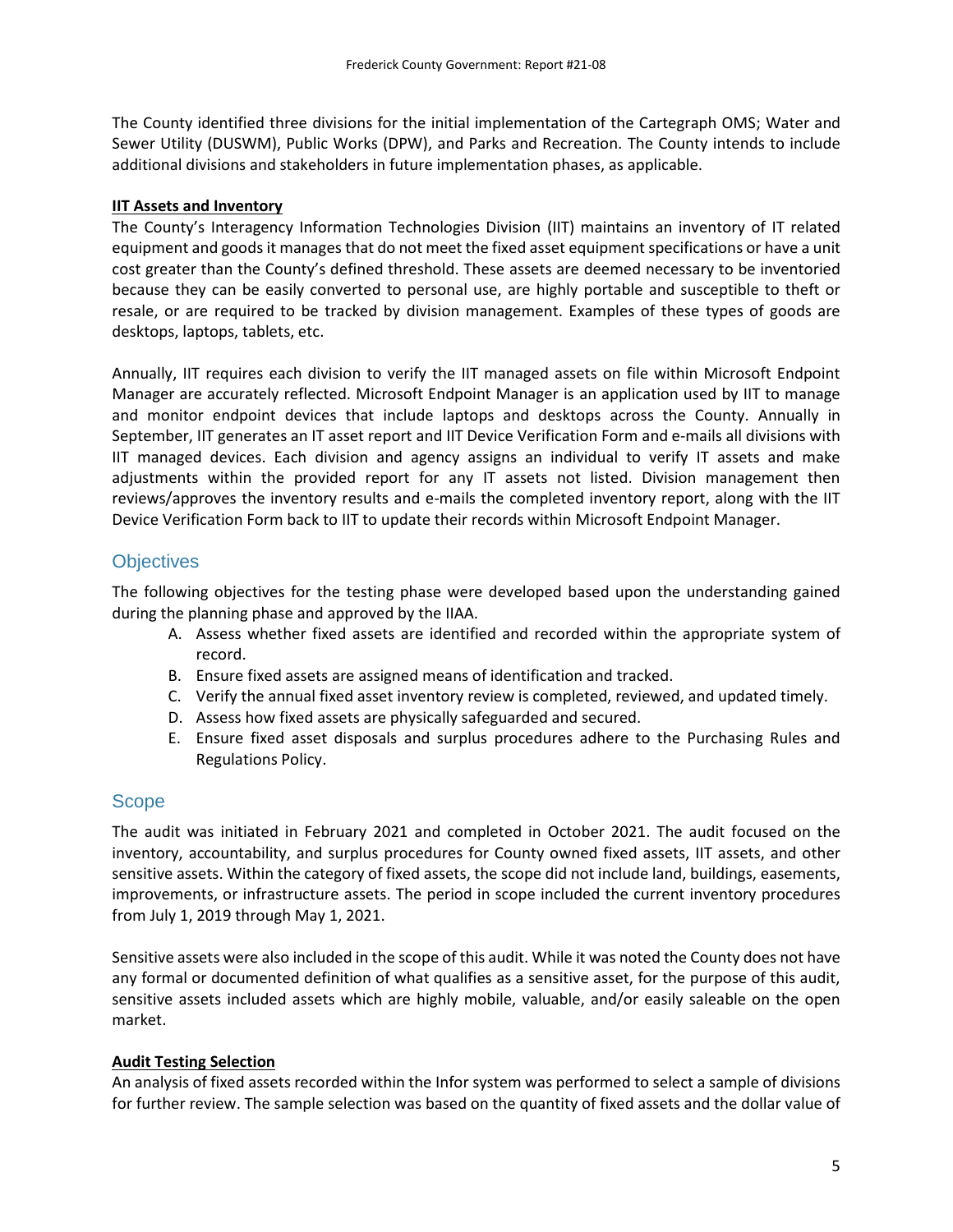those assets as compared to other divisions. Below is the sample of six County divisions that were selected as a focus for the planning and testing phase of the audit.

Divisions:

- 1. Fleet Services
- 2. Parks and Recreation
- 3. Solid Waste and Recycling
- 4. Division of Fire and Rescue Services (DFRS)
- 5. Interagency Information Technologies
- 6. Frederick County Sheriff's Office (FCSO)

# <span id="page-6-0"></span>Methodology and Approach

SC&H conducted this performance audit in accordance with generally accepted government auditing standards. Those standards require that we plan and perform the audit to obtain sufficient, appropriate evidence to provide a reasonable basis for our findings and conclusions based on our audit objectives. We believe that the evidence obtained provides a reasonable basis for our findings and conclusions based on our audit objectives.

In order to obtain the necessary documentation to appropriately perform and conclude upon the objectives of this audit, SC&H conducted the following procedures.

# **Creation of Audit Program**

Based on the understanding of the processes, risks, and related controls, as well as data analytics performed during the planning and risk assessment phase, SC&H developed an audit program to achieve the objectives. This program included detailed steps to address each objective with the goal of verifying the existence of internal controls and identifying opportunities for improvement.

## Execution of Audit Program

SC&H executed the audit plan by completing the following tasks:

| <b>Objective Area</b>     | <b>System Reviewed</b> | <b>Test Description</b>                                                                                                        |  |
|---------------------------|------------------------|--------------------------------------------------------------------------------------------------------------------------------|--|
| <b>Fixed Asset</b>        | <b>Infor</b>           | Selected a sample of 30 purchases from capital accounts                                                                        |  |
| Identification            |                        | with a cost of over \$10,000 to assess:                                                                                        |  |
|                           |                        | 1. Whether the purchase met County criteria for<br>capitalization.                                                             |  |
|                           |                        | 2. Whether the purchasing division completed and<br>submitted a Fixed Asset Addition Form to Finance<br>timely.                |  |
|                           |                        | 3. The timeliness of asset record creation by Finance based<br>on the in-service date and fixed asset record creation<br>date. |  |
| <b>Fixed Asset Useful</b> | Infor                  | Performed data analytics to determine:                                                                                         |  |
| Life                      |                        | 1. Whether all fixed assets have a defined useful life.                                                                        |  |
|                           |                        | 2. The reasonableness of the defined useful life based on<br>actual useful life.                                               |  |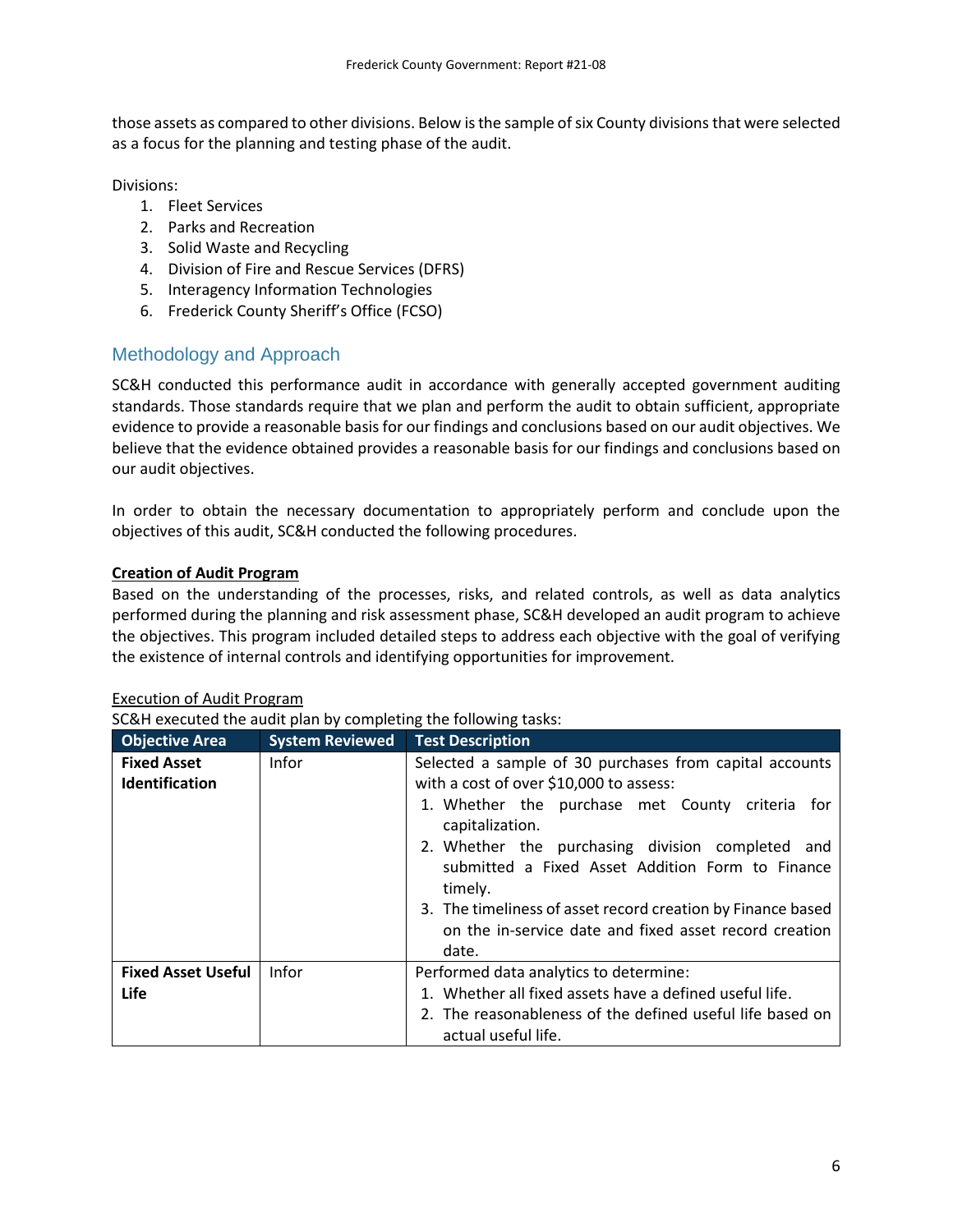| <b>Objective Area</b>   | <b>System Reviewed</b> | <b>Test Description</b>                                                                               |
|-------------------------|------------------------|-------------------------------------------------------------------------------------------------------|
| <b>Fixed Asset</b>      | Infor                  | Selected a sample of 60 assets across the six divisions                                               |
| <b>Receiving and</b>    |                        | reviewed during the planning phase to physically observe                                              |
| <b>Tagging</b>          |                        | the fixed asset to verify:                                                                            |
|                         |                        | 1. Existence of the asset                                                                             |
|                         |                        | 2. Whether the County issued fixed asset tag is affixed to                                            |
|                         |                        | the asset.                                                                                            |
| <b>Annual Inventory</b> | Infor                  | Performed data analytics to identify all divisions that                                               |
| <b>Procedures</b>       |                        | maintain active fixed assets to verify:                                                               |
|                         |                        | 1. Whether all divisions completed the annual fixed asset                                             |
|                         |                        | inventory review for fiscal year FY19 and FY20 timely.                                                |
|                         |                        | 2. Whether appropriate division personnel completed and                                               |
|                         |                        | approved the annual fixed asset inventory review via                                                  |
|                         |                        | signature on the Fixed Asset Inventory Verification                                                   |
|                         |                        | Signature Form.                                                                                       |
|                         | Infor                  | For the six divisions reviewed during the planning phase,                                             |
|                         |                        | identified all fixed asset additions, transfers, and                                                  |
|                         |                        | retirements submitted to Finance during the previous two                                              |
|                         |                        | annual fixed asset inventory reviews conducted by the                                                 |
|                         |                        | Selected<br>County.<br>sample<br>of<br>a<br>16                                                        |
|                         |                        | additions/transfers/retirements to verify:                                                            |
|                         |                        | 1. Whether Finance updated the status or information of                                               |
|                         |                        | the fixed asset within Infor timely.                                                                  |
|                         |                        | 2. If the fixed asset status was communicated to Finance                                              |
|                         |                        | timely (using relevant dates such as in-service date,                                                 |
|                         |                        | retirement date, etc.).                                                                               |
|                         | Microsoft              | Perform data analytics using a report of all IIT managed                                              |
|                         | Endpoint               | devices to identify all divisions that maintain IIT managed                                           |
|                         | Manager                | devices. Selected a sample of eight County divisions to                                               |
|                         |                        | verify:                                                                                               |
|                         |                        | 1. Whether the division completed the annual IIT Device                                               |
|                         |                        | Inventory review for FY19 and FY20 timely.<br>2. Whether appropriate division personnel completed and |
|                         |                        | approved the IIT Device/Logon/Access Badge Inventory                                                  |
|                         |                        | Verification Signature Form.                                                                          |
|                         |                        | 3. If modifications were required to IIT records, that those                                          |
|                         |                        | modifications were communicated to IIT.                                                               |
| <b>Asset</b>            | N/A                    | For the in-scope divisions, performed a walkthrough to                                                |
| <b>Safeguarding</b>     |                        | observe areas where fixed/sensitive assets are received,                                              |
|                         |                        | stored, and secured to identify any instances where assets                                            |
|                         |                        | did not appear to be adequately safeguarded.                                                          |
| <b>Disposals and</b>    | Microsoft              | Selected a sample of 41 IIT assets that were disposed within                                          |
| <b>Surplus</b>          | Endpoint               | the last two fiscal years to verify:                                                                  |
|                         | Manager                | 1. Whether all storage media within the device was                                                    |
|                         |                        | wiped/sanitized prior to disposal.                                                                    |
|                         |                        | 2. Whether the assets were destroyed by e-End (third                                                  |
|                         |                        | party vendor).                                                                                        |
|                         |                        | 3. Whether an IIT employee witnessed the destruction of                                               |
|                         |                        | the asset.                                                                                            |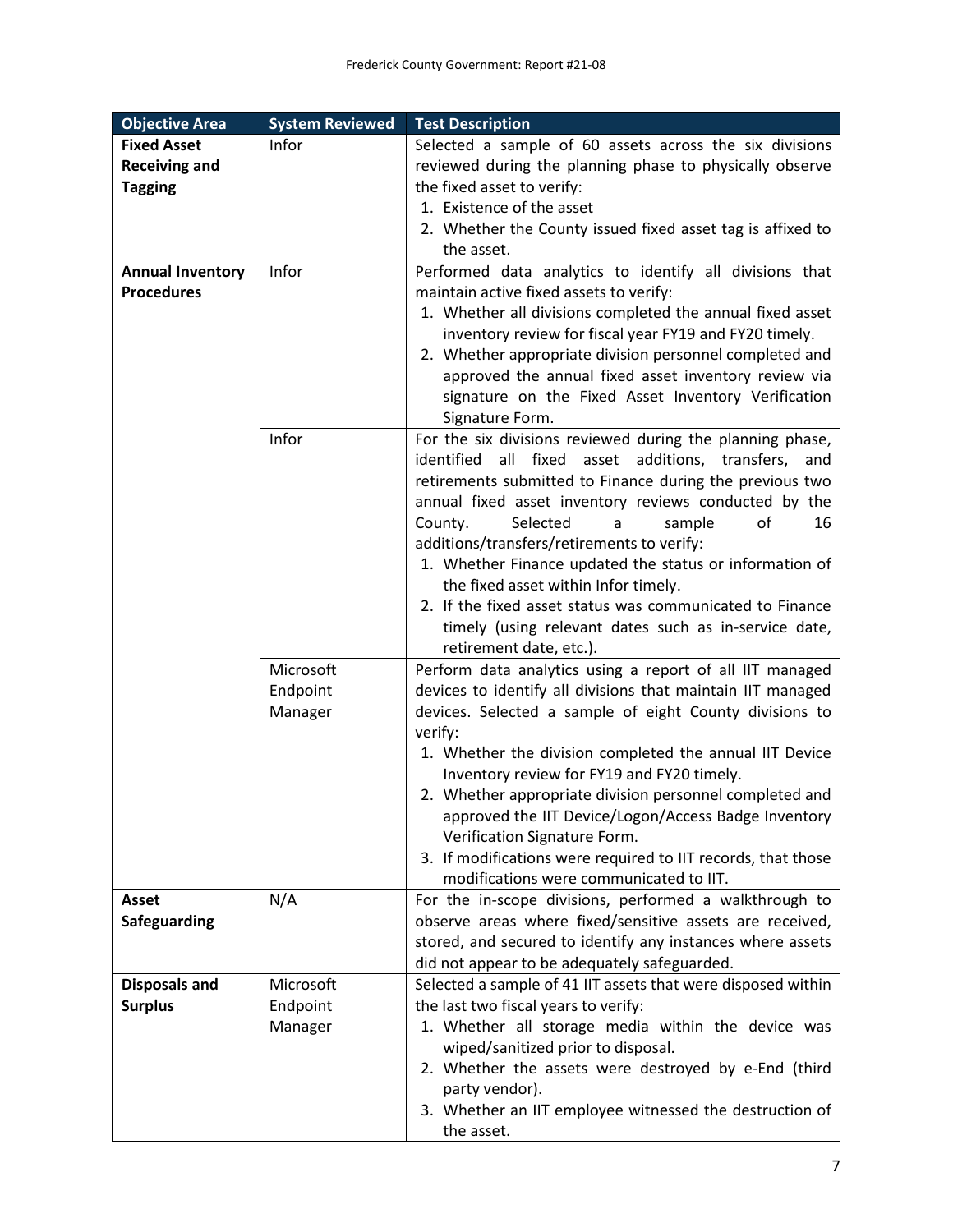| <b>Objective Area</b> | <b>System Reviewed</b> | <b>Test Description</b>                                          |
|-----------------------|------------------------|------------------------------------------------------------------|
|                       |                        | 4. Whether a Certificate of Destruction was collected,           |
|                       |                        | retained, and reconciled to the asset record.                    |
|                       | Infor                  | Selected a sample of 31 retired fixed assets across the six      |
|                       |                        | divisions reviewed during the planning phase to research,        |
|                       |                        | determine, and document the method of disposal to identify       |
|                       |                        | any instances in which the County disposal process               |
|                       |                        | appeared to be bypassed or not followed.                         |
|                       | Infor                  | Selected a sample of three months within the last two fiscal     |
|                       |                        | years in which fixed assets were sold via GovBids to verify:     |
|                       |                        | 1. Whether surplus proceeds were accurately recorded             |
|                       |                        | and allocated to the appropriate account by Finance.             |
|                       |                        | 2. Whether the fixed asset records were retired by Finance       |
|                       |                        | within Infor timely.                                             |
|                       | <b>Infor</b>           | Selected a sample of fixed assets that were posted for sale      |
|                       |                        | on Public Surplus, but did not sell to identify any instances in |
|                       |                        | which the County disposal process appeared to be bypassed        |
|                       |                        | or not followed.                                                 |

# <span id="page-8-0"></span>Summary of Work

After reviewing the processes and evaluating the current control environment, SC&H concludes that opportunities exist to mitigate risks within the fixed asset function. These opportunities are represented by nine observations, which are outlined below.

Observation Topics

- 1. Creating and updating County and Division level fixed asset policies and procedures.
- 2. Creating and updating Division level fixed asset policies and procedures.
- 3. Formally documenting procedures to escalate and resolve non-compliance with the annual fixed asset inventory process.
- 4. Communicating fixed asset additions, transfers, and disposals to Finance and Procurement.
- 5. Development of a consistent methodology of recording multiple assets that are grouped as a single asset in Infor.
- 6. Applying a fixed asset tag to Division owned fixed assets.
- 7. Analyzing and assigning useful life of fixed assets.
- 8. Tracking internal sanitization of sensitive IIT assets.
- 9. Handling of IIT managed devices upon employee transfers and separation.

The following section provides detailed observations and recommendations to mitigate associated risks.

We appreciate the assistance and cooperation of the management and staff of the Finance, Procurement, DFRS, FSCO, Fleet Services, Solid Waste and Recycling, IIT, and Parks and Recreation divisions who assisted in the performance of this audit. Please contact us if you have any questions or comments regarding any of the information contained in the performance audit report.

AC+11 attest Services, P.C.

SC&H Attest Services, P.C. Sparks, Maryland January 19, 2022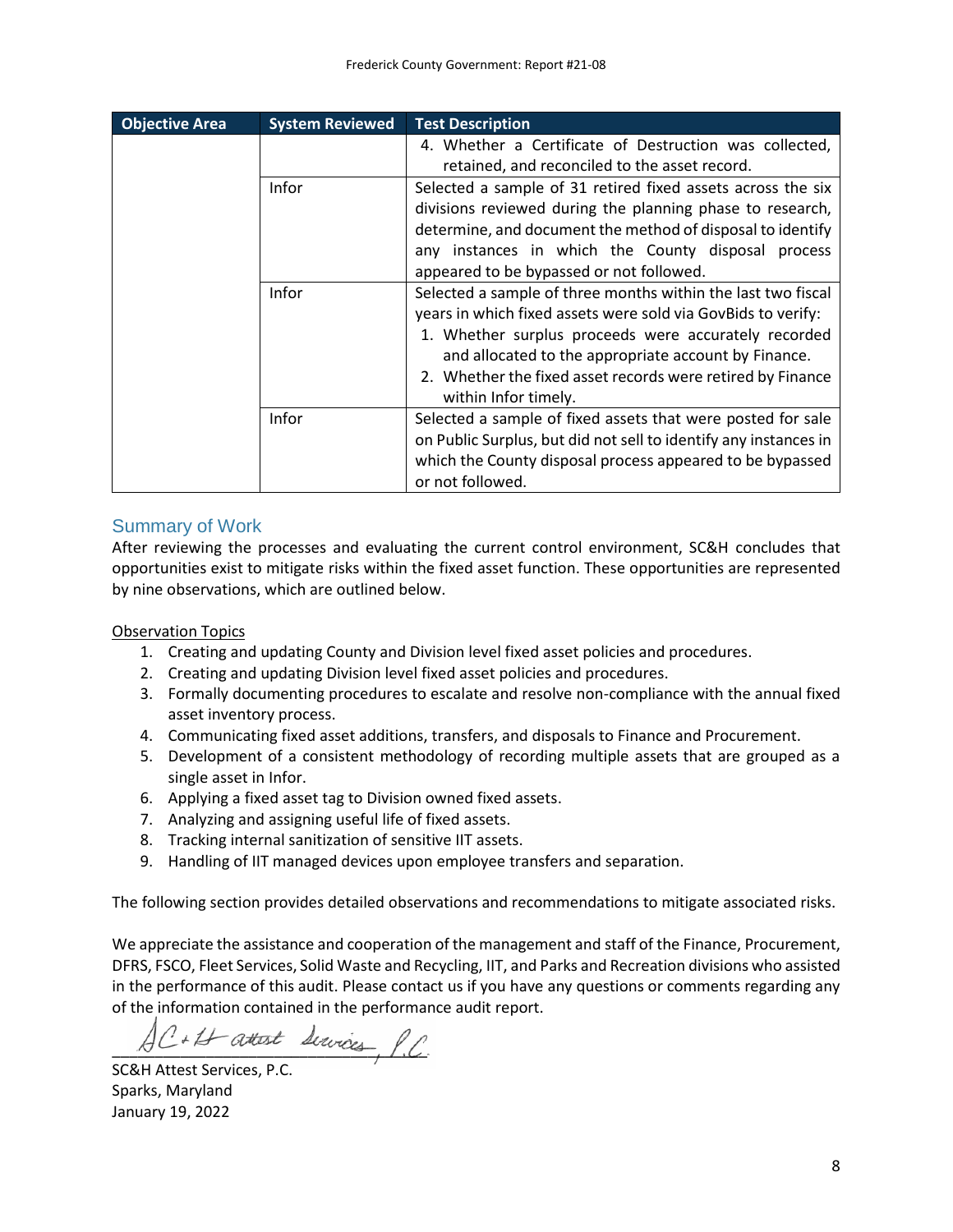# <span id="page-9-0"></span>II. Detailed Observations and Recommendations

# <span id="page-9-1"></span>Observation 1

The County's Purchasing Rules and Regulations do not reflect current, comprehensive fixed asset management functions/operations.

# **Observation Detail**

The County's Purchasing Rules and Regulations are maintained by Procurement. These Rules and Regulations include multiple policies and procedures related to purchasing, bidding, surplus, disposal, and property accountability for County owned assets.

# **Findings**

# Rules and Regulations Content Findings

The Rules and Regulations were last revised on December 15, 2009 and do not reflect current policies/procedures including, but not limited to:

- 1. The minimum dollar value of fixed assets by type
- 2. Current forms utilized for fixed asset processes (e.g., additions, transfers, retirement)
- 3. Current job titles (e.g., Purchasing Director should be Procurement & Contracting Director)
- 4. Sensitive assets, including a definition of sensitive assets

The Rules and Regulations include guidance around the following processes:

- 1. Accountability of fixed assets assigned to County divisions
- 2. Assigning of fixed asset property numbers
- 3. Disposal of fixed assets
- 4. Transfer of fixed assets between County divisions

## Operational Findings

While the Rules and Regulations include information regarding disposals, discrepancies were identified within those operations. A review of documentation maintained for 31 fixed asset disposals for compliance with Rules and Regulations identified the following:

- 1. Five assets: The division did not maintain documentation to support the disposal.
- 2. Seven assets: The assets were sold through Wolfe's Auction, which is a County approved vendor. However, the division did not coordinate with Procurement to facilitate the sale.
- 3. One asset: The asset was totaled due to damages from an accident and disposed by the division without communicating the insurance proceeds to Procurement or Finance.
- 4. Seven assets: The division did not involve Procurement in the fixed asset disposal process.

## **Risks**

- 1. The lack of comprehensive guidance may result in ineffective, inconsistent, or incomplete procedures for the management of fixed and sensitive assets.
- 2. A lack of up to date countywide policies and procedures defining the appropriate methods for the operations may result in inconsistent practices and the potential for misappropriation of assets or inaccurate recordkeeping.

## **Recommendation 1.1**

Management should consider creating and communicating a comprehensive policy specific to asset management and sensitive inventory procedures throughout FCG. The policy should be based on best practices and industry standards, with the goal of addressing the management of the complete lifecycle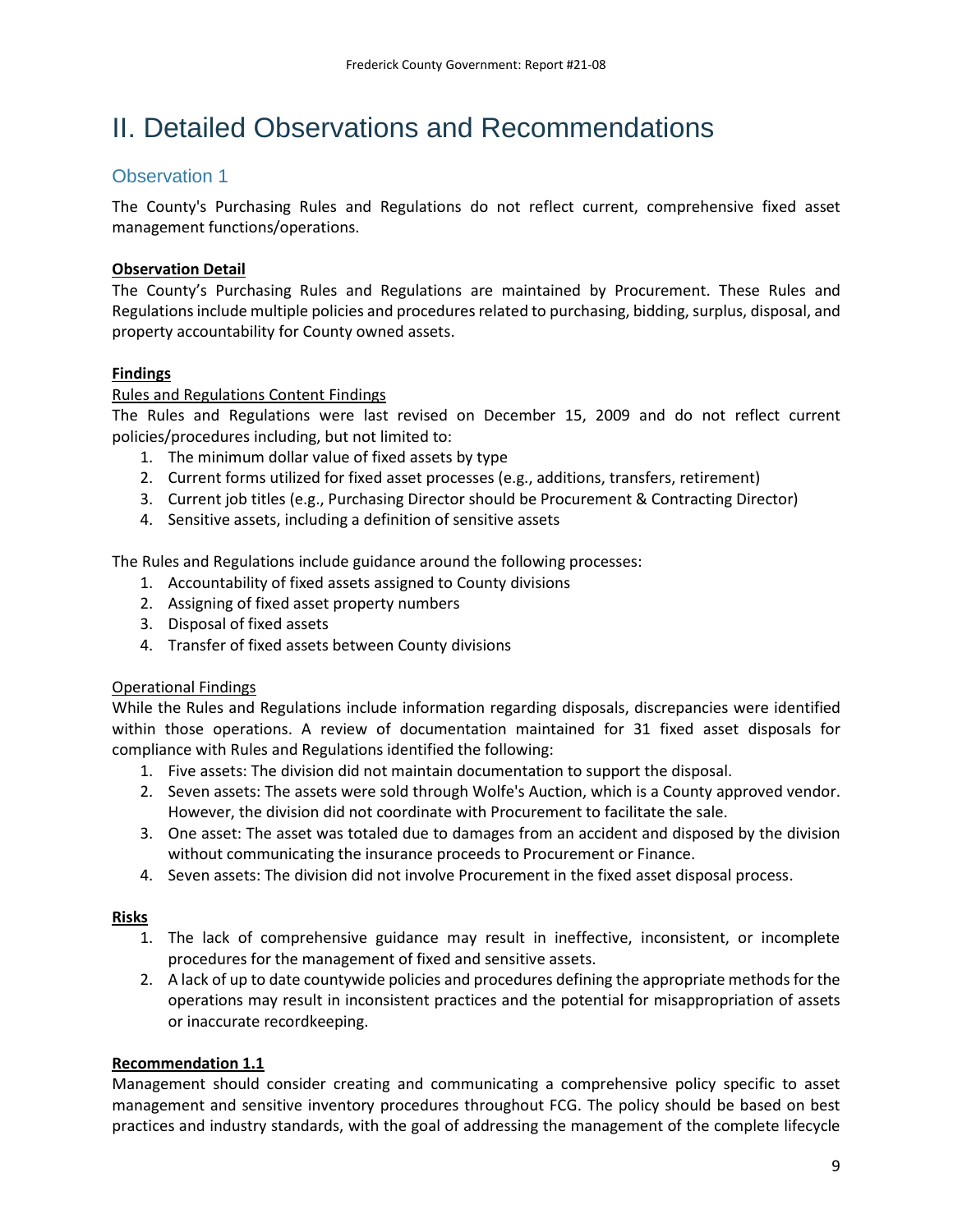of assets owned by FCG including acquisitions, tagging, safeguarding, record keeping, use, transfer, disposal/sales, and retirement. The crafting of FCG asset management policy (or policies) should be coordinated through a centralized group that should include representation within FCG Finance, Procurement, IIT, Legal, Risk Management, and other respective division leads. Additionally, FCG should consider assigning the responsibility of policy coordination, dissemination, and application to a person or group to help ensure effective countywide implementation. Periodic review of the policy should occur to ensure that all current asset management procedures are appropriately considered and incorporated.

#### **Management's Action Plan**

The County will begin the process of creating a new Asset Management plan by establishing a core group of directly impacted staff who can collaboratively make recommendations as to the steps necessary to develop a new Asset Management Plan and that team will also develop a timeline for the development of a full policy.

## **Implementation Date**

A report from the core group making recommendations for stepsthat could be taken to develop this policy and providing a timeline would be expected by December 2022. Movement towards acceptance and implementation would be determined at that time.

#### **Recommendation 1.2**

FCG should consider implementing a periodic review of the asset management practices at the division level to ensure alignment with the policy, following its adoption. While the County level management policy provides guidance and sets the tone for management of County owned assets, specific procedures for meeting these requirements may vary between divisions. To further assist with operating in an effective control environment, FCG should consider periodically performing physical and electronic spot checks of asset management procedures. Periodic, random reviews may help reinforce the importance of asset management throughout FCG and provide comfort that appropriate procedures have been implemented.

#### **Management's Action Plan**

Once an Asset Management Plan is developed and accepted, an aspect of the resulting implementation would include periodic reviews.

#### **Implementation Date**

To be determined based on the completed Asset Management Plan implementation.

#### **Recommendation 1.3**

Upon revision of the asset management policy, FCG should provide periodic required training to division management and responsible division representatives regarding its contents and the expectations. The purpose of this training will be to increase the overall awareness of the need to safeguard County fixed assets and maintain complete, accurate, and timely records. This training should highlight the importance of proper safeguarding/storage, recordkeeping, transfer, disposal, and sale activities.

#### **Management's Action Plan**

Training on the new Asset Management Plan would be included in the core group's recommendations.

#### **Implementation Date**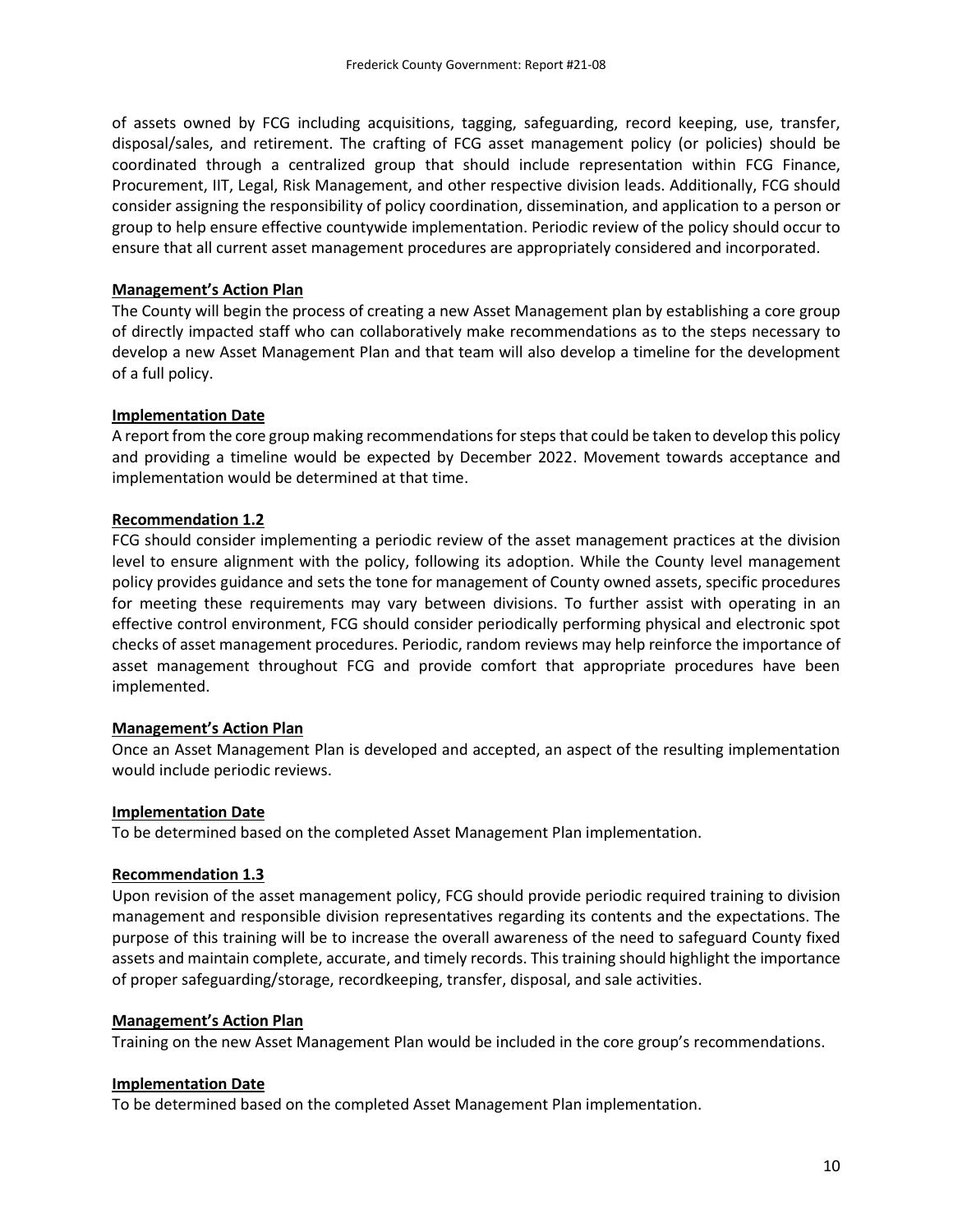<span id="page-11-0"></span>Division level policies or procedures are not currently in place that address the management of County owned fixed assets or sensitive assets.

## **Observation Detail**

Division level policies and procedures offer guidance that complement expectations and requirements provided at the County level (e.g., Rules and Regulations), but are detailed and focused on the individual divisions they relate to, such as the assignment of roles, responsibilities, and tasks; segregation of duties; etc.

## **Findings**

SC&H met with six County divisions to understand the procedures in place around the management of fixed and sensitive assets. Within the six divisions, no documented division level policies or procedures related to the management of fixed or sensitive assets existed.

#### **Risks**

A lack of division level policies and procedures related to the management of fixed and sensitive assets may result in inconsistent asset management processes, misappropriation of assets, inadequate physical safeguarding, or inaccurate recordkeeping.

#### **Recommendation 2.1**

See Recommendation 1.2

#### **Management's Action Plan**

Division level policies would only be established upon creation and acceptance of an Asset Management Plan.

## **Implementation Date**

To be determined based on the completed Asset Management Plan implementation.

## **Recommendation 2.2**

See Recommendation 1.3

#### **Management's Action Plan**

Periodic training would only be developed and implemented upon creation and acceptance of an Asset Management Plan.

#### **Implementation Date**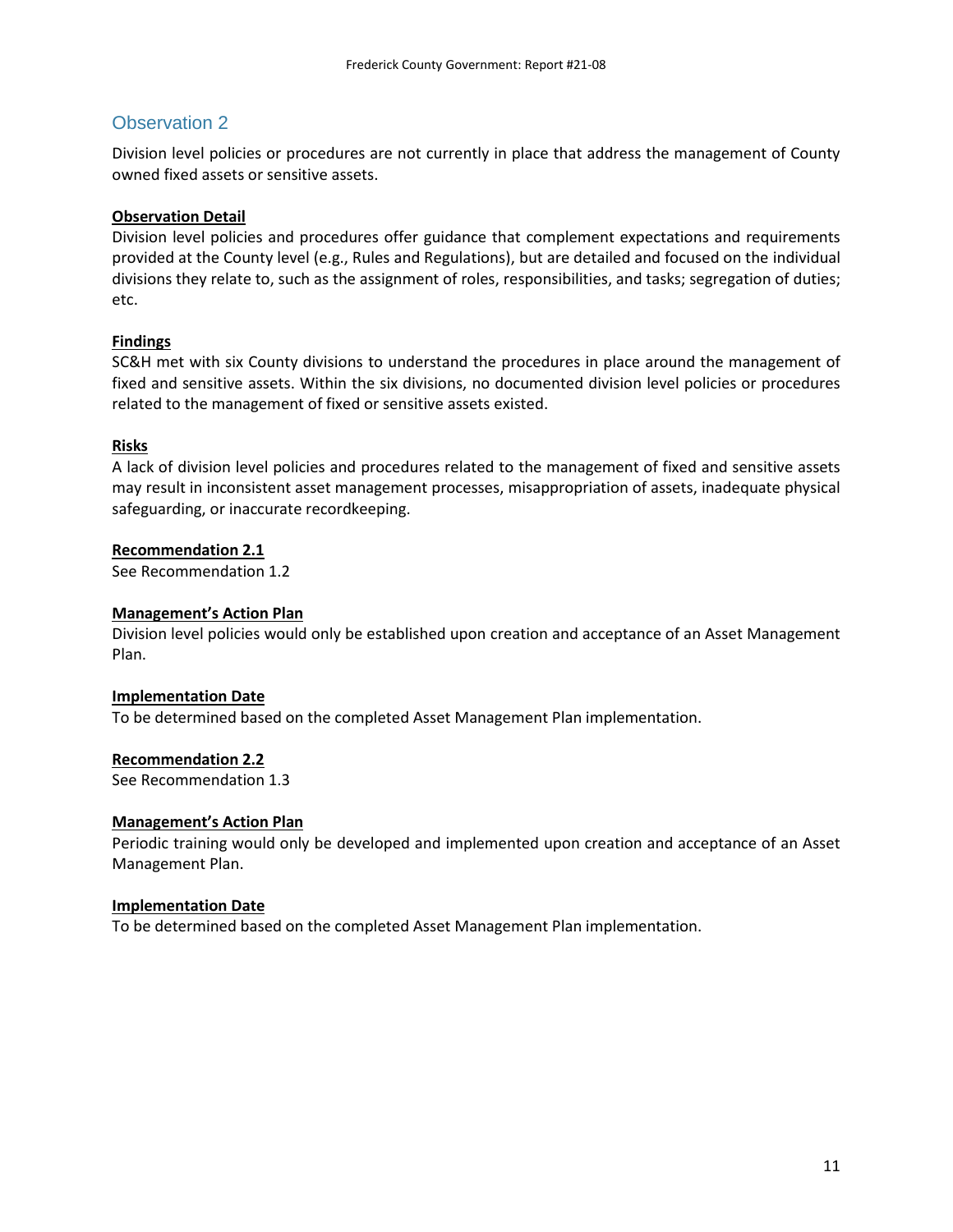<span id="page-12-0"></span>A process is not in place to escalate and resolve division level non-compliance with the annual fixed asset inventory review process.

# **Observation Detail**

Annually, Finance requires all County divisions that maintain county-owned fixed assets to verify the accuracy of all fixed assets assigned to their division. Each year, Finance generates a Fixed Asset Report from Infor and e-mails the report to each County division that is responsible for at least one county-owned fixed asset. Along with the Fixed Asset Report, Finance also e-mails a blank Fixed Asset Verification Signature Form to be completed and returned. This form contains two sections to be completed by each County division.

- 1. The first section of the form is intended to determine whether the asset inventory provided by Finance is accurate or requires modifications.
- 2. The second section is used to capture the signatures of the two independent division personnel who completed and approved the review.

Each division assigns a representative to verify the existence of each fixed asset included within the Fixed Asset Report. If the report is not accurate, the assigned representative completes the following forms to explain why a specific asset is or is not listed on the report, and to provide critical information to Finance in order to update the Infor asset records:

- 1. Fixed Asset Retirement Form: Reports any assets to be removed from the inventory listing (i.e., sold, traded, disposed).
- 2. Fixed Asset Addition Form: Reports any in-service assets that do not appear within the inventory.
- 3. Fixed Asset Transfer Form: Reports any assets that were transferred to another division.

Additionally, if any other information (i.e., serial numbers, location, etc.) is missing or incorrect, the division has the opportunity to document the correct information. After completing the review, division management reviews/approves the inventory results and e-mails the completed inventory report, along with any of the above noted forms (if applicable) to Finance via the asset management e-mail. Finance reviews the completed inventory reports for each division and updates asset records within Infor if necessary.

# **Findings**

While the Fixed Asset Inventory Review Instructions state that Division Heads should assign an employee to conduct the inventory review and assign a supervisor to review the inventory results, there are no formal steps defined within the instructions to address follow-up/resolution steps when a division does not comply with the annual inventory procedures.

A review of 70 fixed asset annual inventory reviews completed in FY19 and FY20 across the 35 divisions that maintain at least one fixed asset identified the following:

- 1. Three instances: The same individual completed and approved the Fixed Asset Inventory Verification Form.
- 2. One instance: The Fixed Asset Inventory Verification Signature Form was not signed as completed and/or reviewed by the division.
- 3. Five instances: The division did not complete the annual inventory.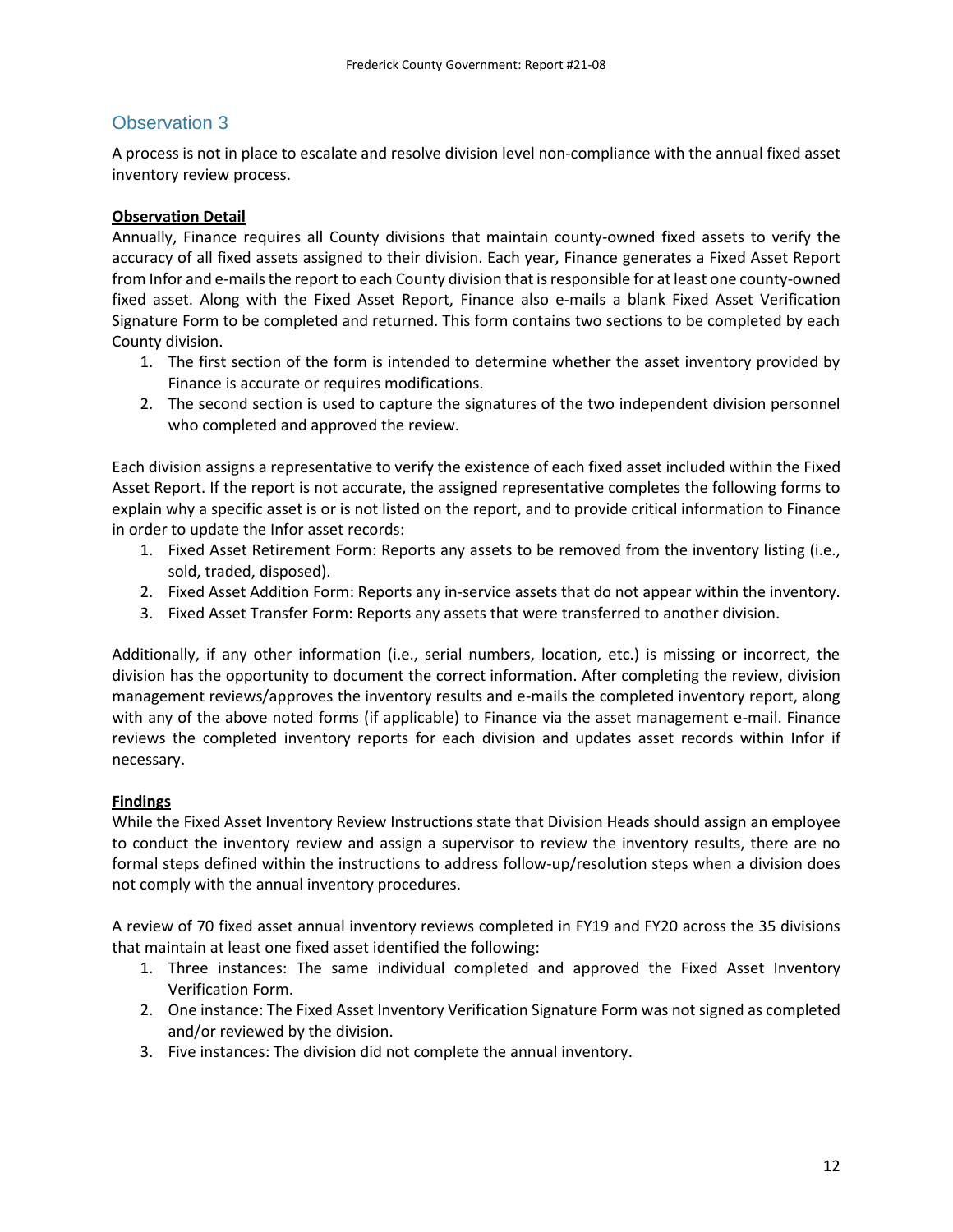# **Risks**

- 1. Inventory is not safeguarded or monitored, resulting in inaccurate inventory records or misappropriation of assets.
- 2. Assets are not tracked or communicated throughout their lifecycle, resulting in inaccurate inventory records or misappropriation of assets.
- 3. The lack of periodic asset confirmations from each division may result in untimely identification of misappropriation or inaccurate asset records.
- 4. Inventory review and approvals performed by the same individual may result in the lack of or untimely identification of misappropriation, leading to inaccurate asset records.

# **Recommendation 3.1**

Management should consider implementing formalized procedures to follow-up, escalate, and resolve non-compliance with divisions for incomplete, inaccurately approved, or delayed annual fixed asset inventory reviews. Follow-up, escalation, and resolution procedures should continue until all annual fixed asset reviews have been completed and submitted to Finance.

# **Management's Action Plan**

Formalized procedures for follow-up, escalation and resolution would be included in a new Asset Management Plan.

# **Implementation Date**

To be determined based on the completed Asset Management Plan implementation.

# **Recommendation 3.2**

To help ensure updates are completely and accurately captured by Finance and the division, upon Finance receiving and updating division level fixed asset inventory reviews, Finance Management should provide divisions with a confirmation that requested changes were made. If changes were unable to be made (e.g., the criteria requested to be updated by the division is not available in Infor), Finance Management should also inform the division.

## **Management's Action Plan**

This would be considered in a new Asset Management Plan.

## **Implementation Date**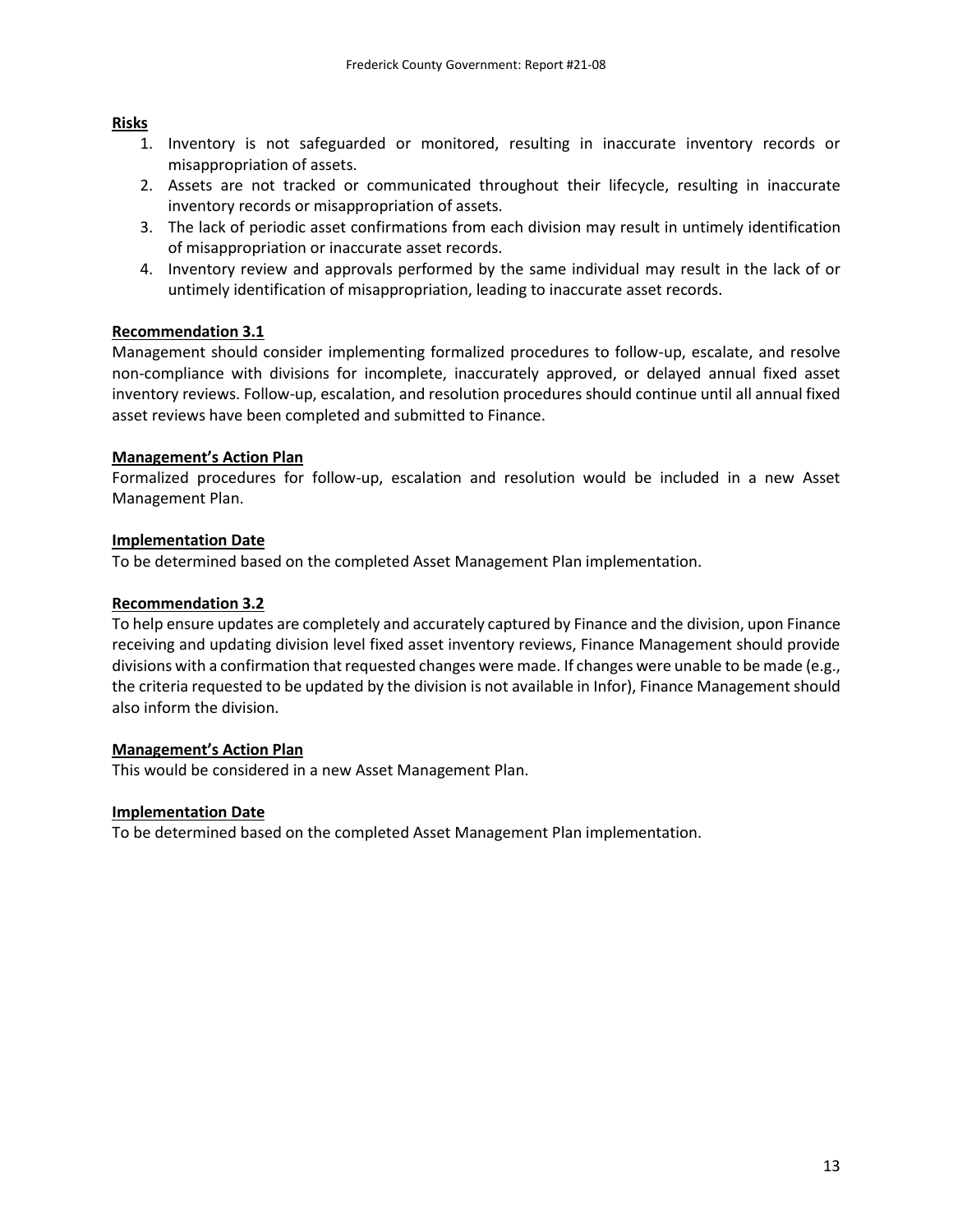<span id="page-14-0"></span>Fixed asset information is not consistently communicated and updated in Infor completely, accurately, and timely.

# **Observation Detail**

When a County division purchases, transfers, or disposes of a fixed asset, division management completes and submits a Fixed Asset Addition/Transfer/Retirement Form corresponding with the type of transaction that occurred to Finance using the asset management e-mail address.

Upon receipt of the applicable form, Finance creates, updates, or retires the fixed asset record in Infor. Further, Finance generates and reviews an Infor query of purchases made from capital accounts and an Infor query of purchases over \$10,000 on a monthly basis in order to identify any purchases that should be capitalized, but may not have been communicated by the purchasing division.

# **Findings**

A review of 30 fixed asset purchases, 60 active fixed assets, 16 fixed asset adjustments, 31 fixed asset disposals, and three months of all fixed asset surplus sales identified the following:

# Timeliness Findings

- 1. Six fixed asset purchases: The fixed asset record was not communicated and created in Infor timely.
- 2. One active fixed asset: The fixed asset labeled as 'Active' in Infor, was disposed by the division and a Fixed Asset Retirement Form was not completed and communicated to Finance timely.
- 3. Two fixed asset adjustments: As a result of identified changes from the fixed asset inventory reviews (i.e., additions, transfers, or retirements), the fixed asset record was not communicated and created timely.
- 4. Six fixed asset sales: The fixed asset sale was not communicated to Finance and recorded within Infor timely.
- 5. Two fixed asset disposals: The fixed asset disposal was not communicated and recorded within Infor timely.

## Accuracy Findings

- 1. Two fixed asset sales: The proceeds for the asset sale, as recorded in Infor, did not align with documentation provided that supports the sale.
- 2. Five fixed asset disposals: The disposal date, as recorded in Infor, did not align with provided documentation to support the disposal.

## Completeness Findings

1. Four fixed asset sales: The proceeds for the asset sale, were not recorded in Infor.

## **Risks**

- 1. Fixed assets are not completely or accurately identified or tagged, resulting in misappropriation or inaccurate inventory records and financial reporting.
- 2. Inventory is not safeguarded or monitored, resulting in inaccurate inventory records or misappropriation of assets.
- 3. Assets are not tracked or communicated throughout lifecycle, resulting in inaccurate inventory records or misappropriation of assets.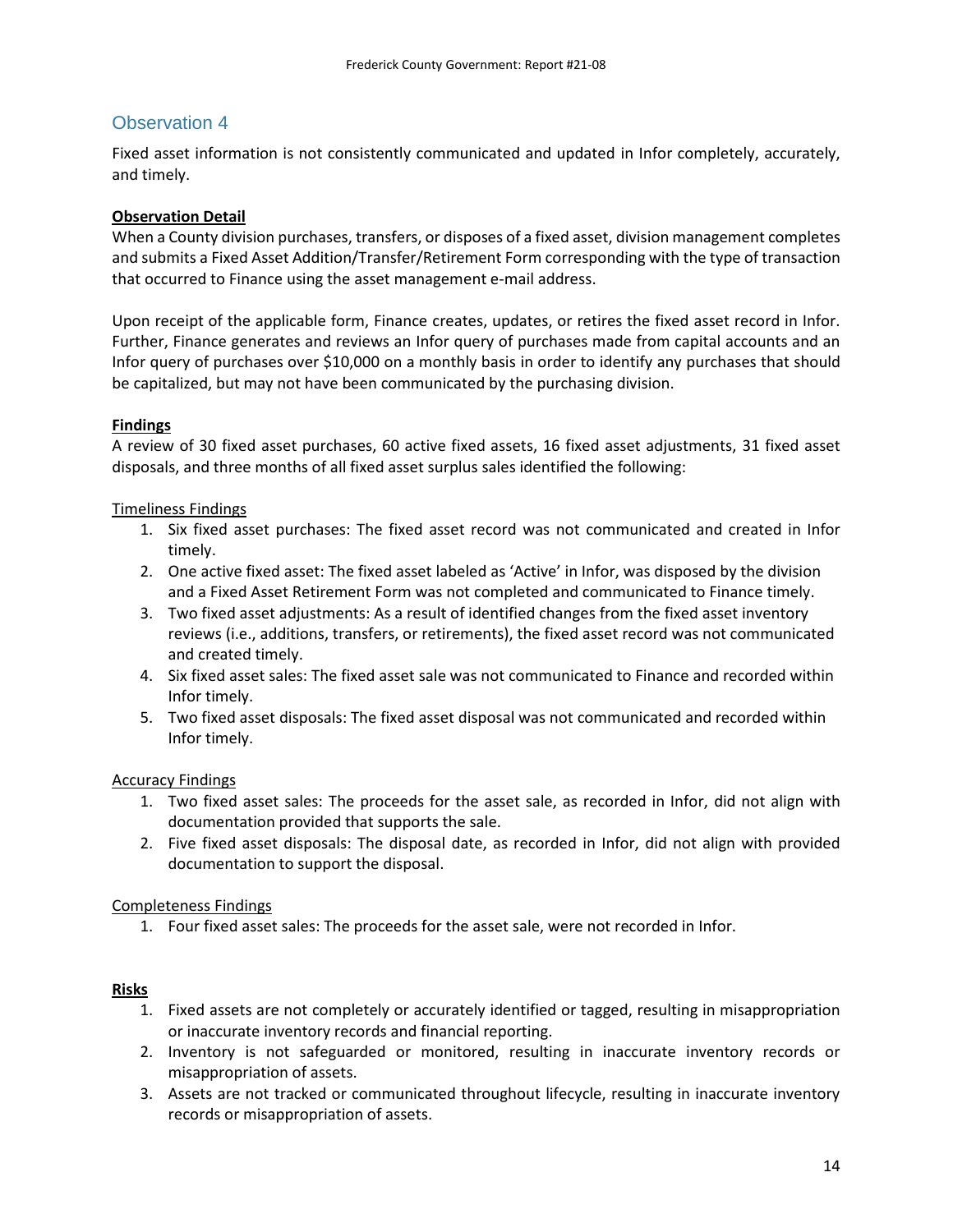#### **Recommendation 4.1**

Management should consider exploring the functionality of Infor to determine if a process can be implemented to automatically identify and communicate fixed asset purchases based on defined criteria.

#### **Management's Action Plan**

Exploration of an automated process for identifying and communicating fixed assets purchases based on defined criteria occurred during the Infor implementation. This functionality does not exist within Infor and would require customization. There is no funding for this recommendation.

#### **Implementation Date**

N/A

## **Recommendation 4.2**

Upon adoption of a comprehensive asset management policy, FCG should provide periodic required training to division management and responsible division representatives regarding its contents and the expectations. The purpose of this training will be to increase the overall awareness of the need to safeguard County fixed assets and maintain complete, accurate, and timely records. This training should:

- 1. Highlight the importance of proper safeguarding/storage, recordkeeping, transfer, disposal, and sale activities.
- 2. Define the appropriate corrective actions to be taken in the instance of non-compliance with expectations.

#### **Management's Action Plan**

This was established in the Management Action Plan for Recommendation 2.2.

#### **Implementation Date**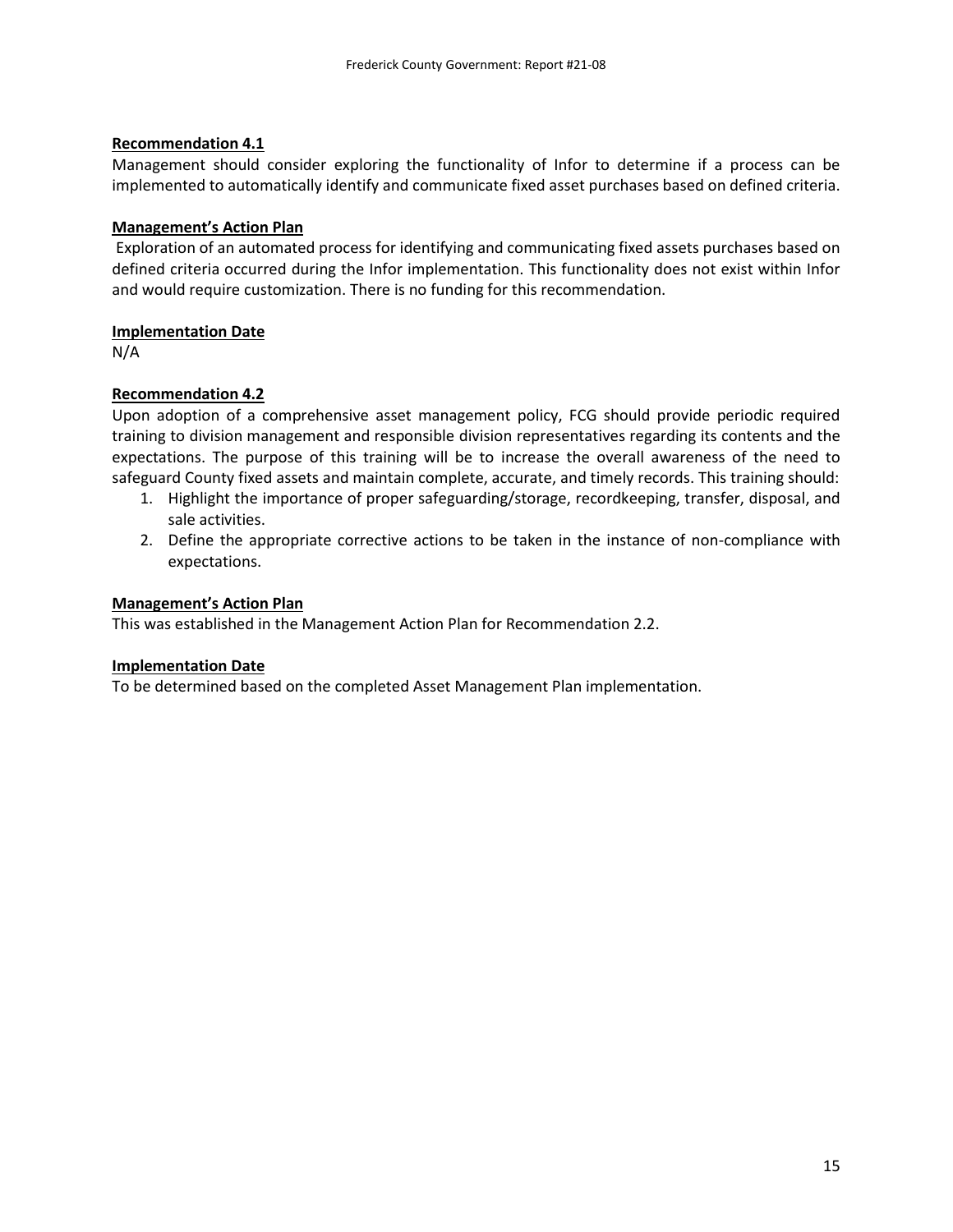<span id="page-16-0"></span>A formalized methodology is not in place to consistently record and track multiple assets that are grouped as single asset in Infor.

## **Observation Detail**

When a County division purchases a fixed asset, division management completes and submits a Fixed Asset Addition Form to Finance using the asset management e-mail address. As a step in the asset creation process, Infor has the capability of tracking the quantity of a fixed asset. However, this feature is not formally required to be utilized by the County.

# **Findings**

The County may purchase assets that if purchased individually, may not meet capitalization criteria. However, when purchased in bulk, the County may make the decision to treat the item as a capitalized asset by combining each of the assets into a single asset number in Infor. For these assets, a unique identifier was not assigned to each of the individual assets, but only the overall asset. Further, there is no formalized methodology in place to ensure each individual asset is assigned a unique identifier in Infor.

A review and physical observation of 60 active fixed assets across six divisions identified two assets that were recorded as a single asset in Infor. However, those assets were comprised of multiple units.

- 1. Project Fire Station Upgrade with an acquisition value of \$13,298.41: This asset consists of 12 separate access points.
- 2. Digital Radios with an acquisition value of \$1,755,798: This asset consists of 275 radios.

#### **Risks**

- 1. Assets not tracked at an itemized level could result in inaccurate tracking or retirement status of a fixed asset.
- 2. Fixed assets are not completely or accurately identified or tagged, resulting in misappropriation or inaccurate inventory records and financial reporting.

## **Recommendation 5.1**

Management should consider developing a formalized methodology for the treatment of capitalized assets that consist of multiple units. This methodology should include guidance for the appropriate method to create the asset and document impairments, depreciation, and disposal.

## **Management's Action Plan**

This would be considered in a new Asset Management Plan.

## **Implementation Date**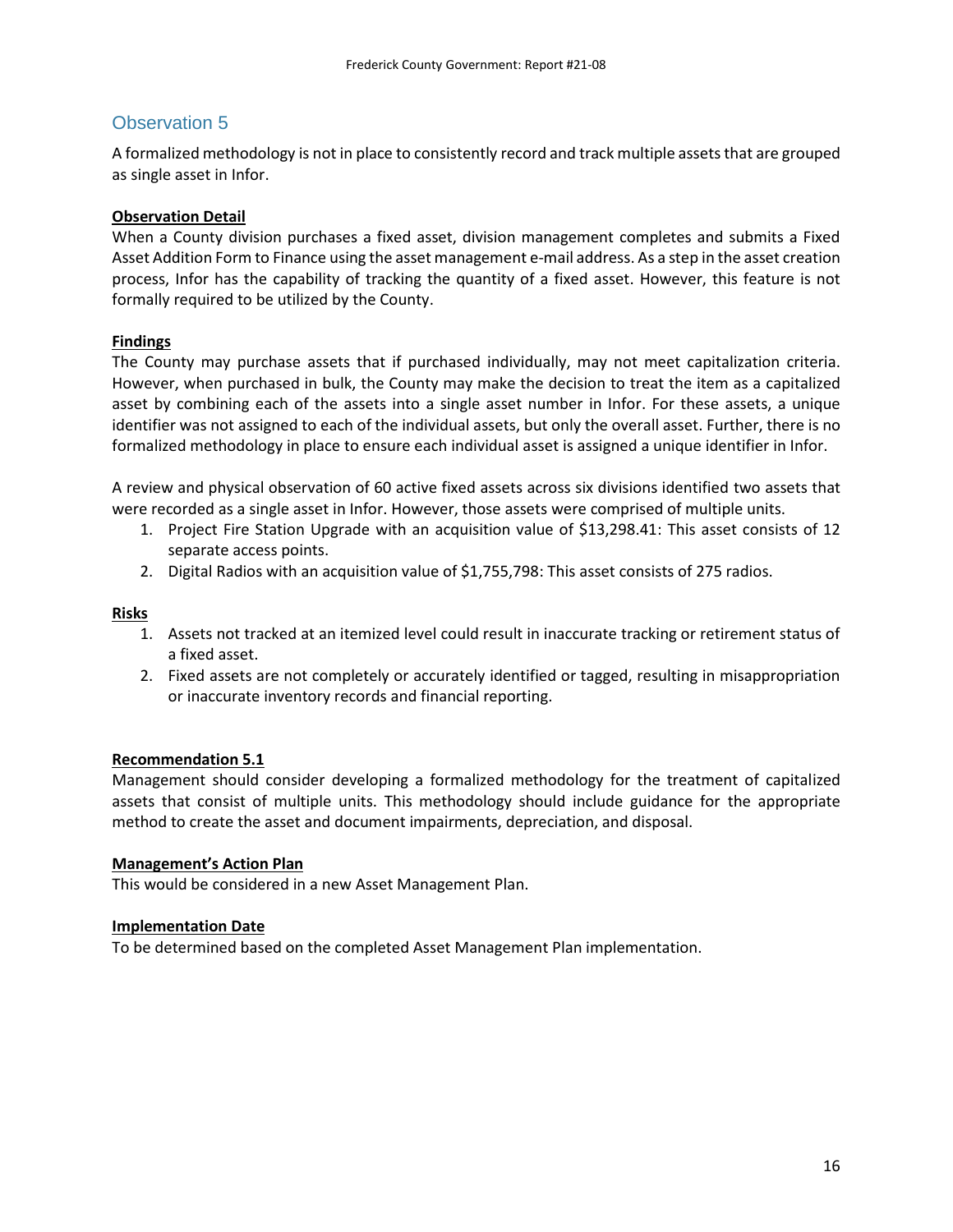<span id="page-17-0"></span>Fixed assets are not consistently tagged or traceable.

## **Observation Detail**

When a County division orders and receives an asset that meets the County's capitalization criteria, the division communicates key asset information to Finance by completing and submitting a Fixed Asset Addition Form to the asset management e-mail address. Upon receipt of the form, Finance assigns a fixed asset tag number using a pre-populated asset sticker, inputs the asset information into Infor to create the fixed asset record, and sends the physical fixed asset tag via inter-office mail to the responsible division. Upon receipt of the fixed asset sticker, the division affixes the sticker to the corresponding asset.

#### **Findings**

A review and physical observation of 60 active fixed assets across six divisions identified the following:

- 1. Three assets: The asset did not have a County issued fixed asset tag and a serial number was not recorded in Infor.
- 2. One asset: The asset did not have a County issued fixed asset tag and did not have a unique identifier (e.g., serial number).
- 3. Three assets: The asset could not be located.

#### **Risks**

Fixed assets are not completely or accurately identified or tagged, resulting in misappropriation or inaccurate inventory records and financial reporting.

#### **Recommendation 6.1**

Finance management should identify the appropriate personnel to implement an annual process to independently perform a fixed asset inventory for a sample of County divisions/assets. This process should involve an employee independent of the division being reviewed to physically observe an asset's existence and to verify the inventory review completed and documented.

The assigned personnel should implement the process to include a risk-based approach for selecting a sample of divisions and/or assets that Finance deems to be of high risk. This process should include a reconciliation of the independent review and the selected division's inventory review. The completion of this review should be formally documented and retained based on FCG's record retention requirements.

#### **Management's Action Plan**

A process for inventory will be considered in a new Asset Management Plan.

#### **Implementation Date**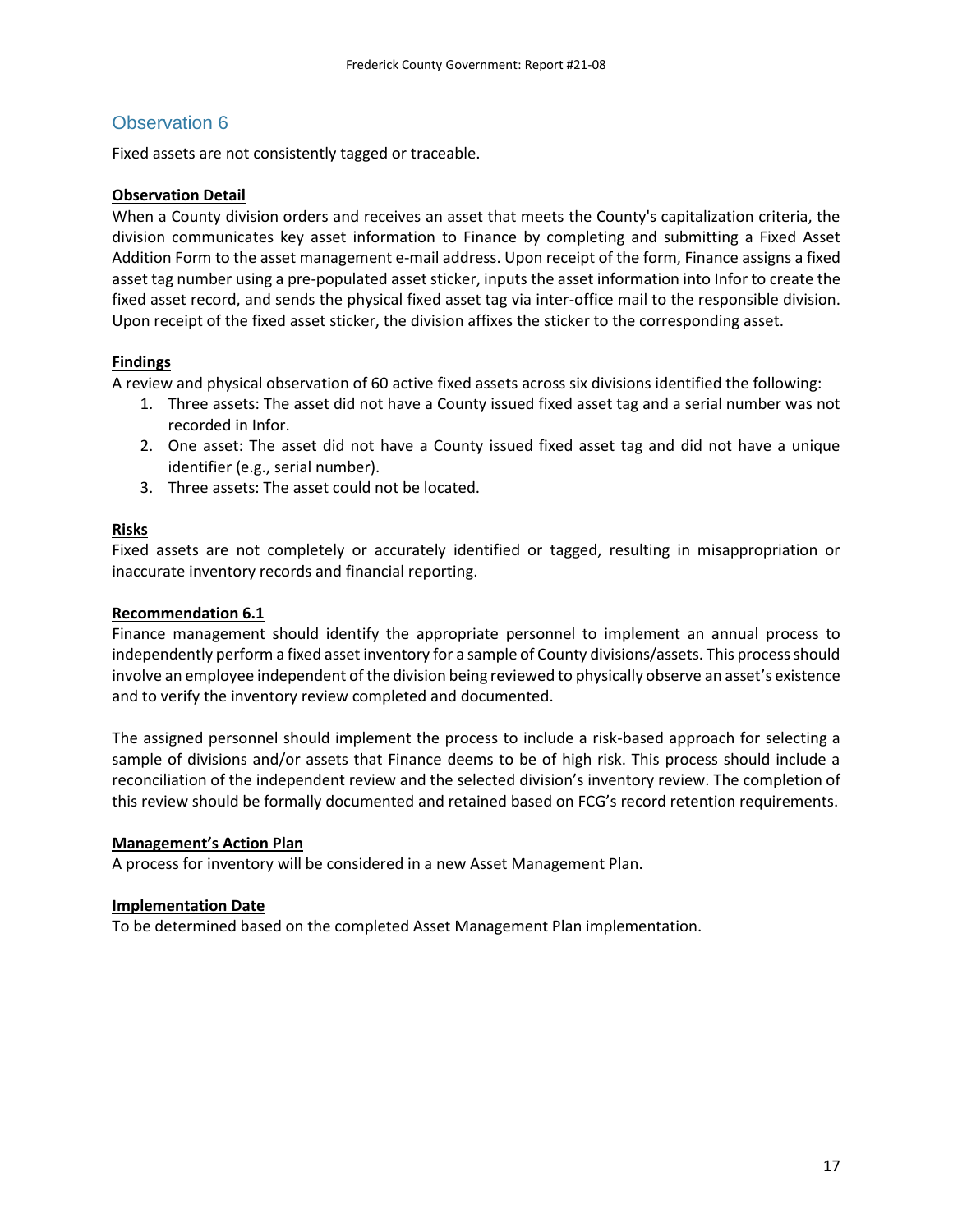<span id="page-18-0"></span>The useful life of fixed assets does not reflect the actual lifespan of the assets.

#### **Observation Detail**

When a County division orders and receives an asset that meets the County's capitalization criteria, the division communicates key asset information to Finance by completing and submitting a Fixed Asset Addition Form to the asset management e-mail address. The useful life of an asset is an accounting estimate of the number of years the asset is likely to remain in service for the purposes of depreciating the cost of an asset. Upon receipt of the form, Finance reviews the suggested useful life as provided by the division. Typically, the County follows Internal Revenue Service guidance to determine and assign useful lives (measured in months) for County owned fixed assets. However, Finance provides divisions the opportunity to adjust the useful life of a fixed asset based on the anticipated use, professional judgment, and experience. Assets of similar purpose are typically grouped and assigned similar useful lives.

## **Findings**

A review of the assigned useful life assigned within Infor for the population of County owned fixed asset equipment identified a population of 2,533 unique fixed assets by asset number recorded in Infor. Of those fixed assets, 822 (32.45%) are currently more than five years past their defined useful life. The following are the top four divisions with these findings.

- 1. 388 (47%): Water and Sewer assets
- 2. 153 (18%): Fleet Services assets
- 3. 58 (7%): DFRS assets
- 4. 48 (6%): Solid Waste and Recycling assets

#### **Risks**

- 1. Assets are used beyond their effective useful period, which may result in safety issues or increased costs to maintain aged assets.
- 2. Assets are not depreciated based on actual useful lives.

#### **Recommendation 7.1**

Management should consider reviewing the analytics and determining which asset categories and divisions to evaluate and consider lifecycle reassignments. Finance should collaborate with division leadership to update lifecycles to reflect anticipated use and duration.

#### **Management's Action Plan**

This would be considered in a new Asset Management Plan.

#### **Implementation Date**

To be determined based on the completed Asset Management Plan implementation.

#### **Recommendation 7.2**

Management should consider formalizing a standard methodology for determining and recording the anticipated useful life of fixed assets.

#### **Management's Action Plan**

This would be considered in a new Asset Management Plan.

#### **Implementation Date**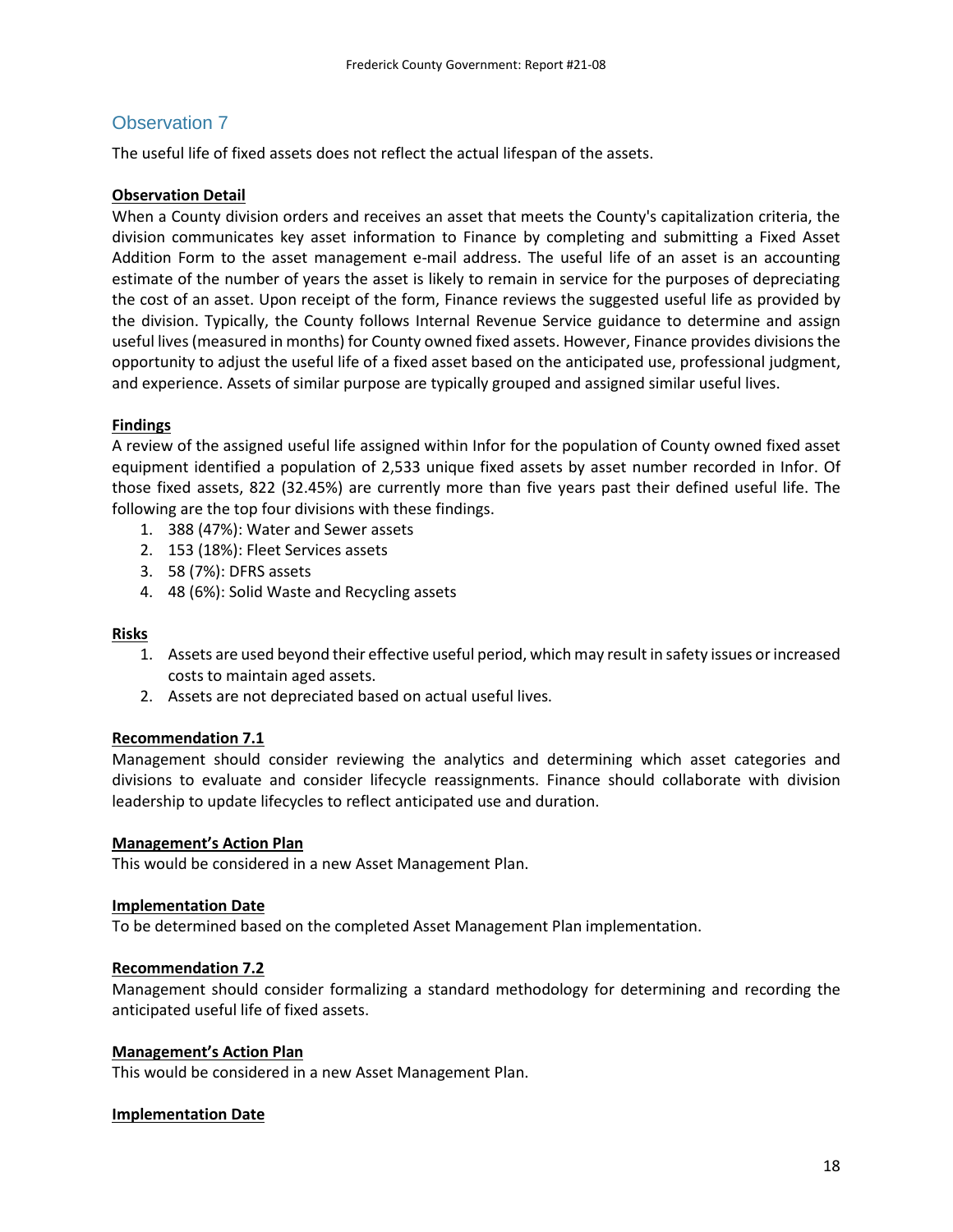To be determined based on the completed Asset Management Plan implementation.

#### **Recommendation 7.3**

Management should consider performing fixed asset analytics on a periodic basis. The procedures can include analyzing criteria that may impact certain operational factors or risks to the County (e.g., financial, safety, exposure). Criteria may include asset life cycle, years in service, and asset type. The review should be documented, and decisions/changes resulting from the analytics should be justified and supported.

#### **Management's Action Plan**

This would be considered in a new Asset Management Plan.

#### **Implementation Date**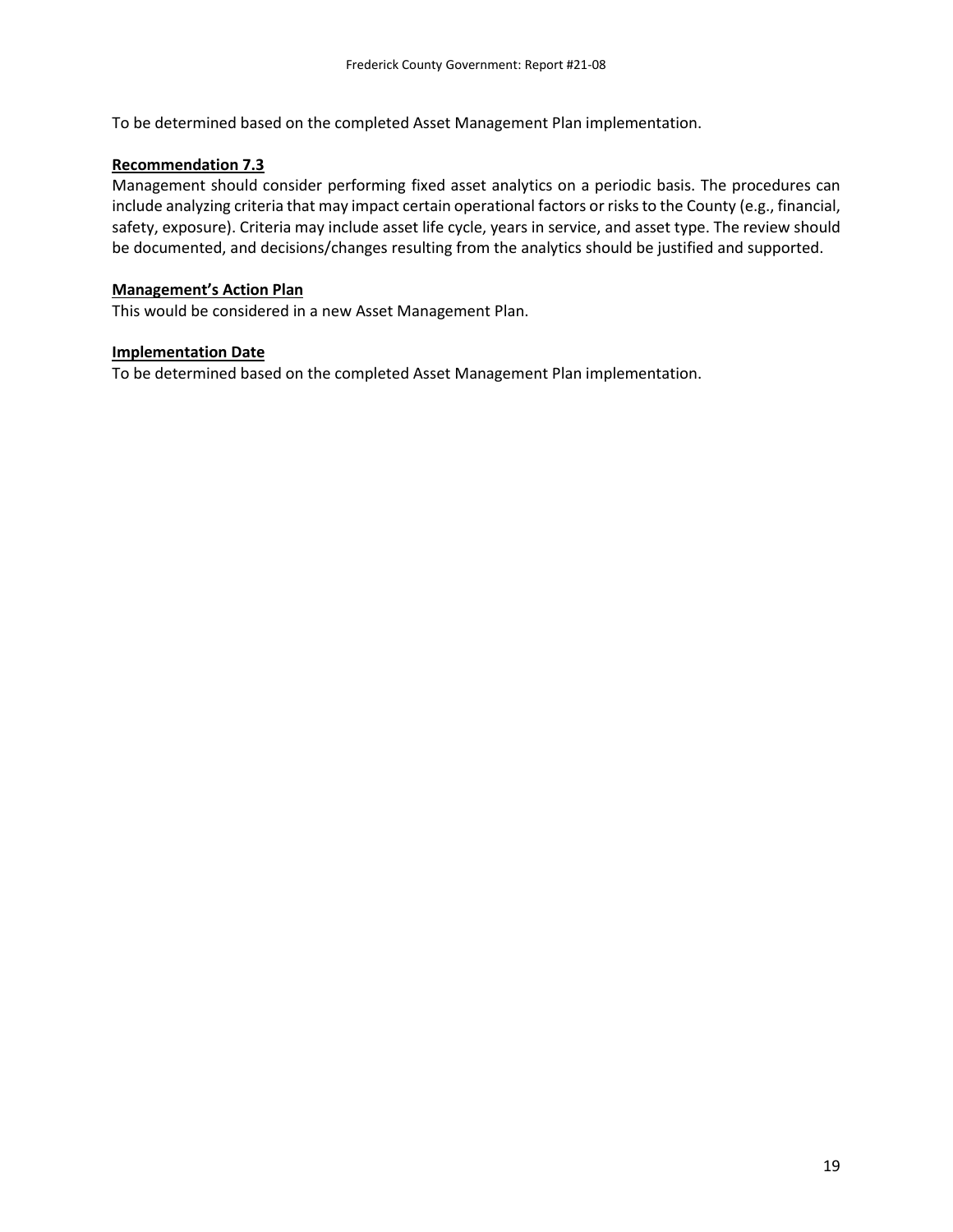<span id="page-20-0"></span>A process is not in place to evidence internal efforts to sanitize the storage media of sensitive IT equipment prior to disposal.

# **Observation Detail**

When IIT makes the decision to dispose of any IT equipment that contains any form of storage media (server, laptop, desktops), a member of the IIT technical staff is responsible for removing the storage media from the devices and sanitizing the drives prior to disposal. IIT partners with e-End, a third-party data destruction and electronic recycling company, to physically destroy any IT equipment for the division. An IIT employee delivers the equipment to be destroyed to the e-End facility and is present during the destruction process. After destruction is complete, e-End provides the County with a certificate of destruction and the IIT employee signs off as a witness to the destruction.

## **Findings**

The IIT division currently tracks their inventory of computers (laptops and desktops) using the service tag and the serial number of the motherboard. The serial numbers of the hard drives are not tracked alongside this data. Therefore, when a hard drive is removed from a computer to be sanitized/destroyed, there is no mechanism in place to tie a hard drive back to the computer it was removed from.

Additionally, when IIT delivers a bulk shipment of computers to e-End for destruction, the resulting certificate of destruction provided to IIT is reported at an aggregate level and does not identify the service tag or motherboard serial number of the destroyed devices.

A review of 26 servers and 15 computers disposed by IIT identified that a process is in place to internally sanitize storage devices prior to e-End's destruction. However:

- 1. A process is not in place to record and verify internal efforts. As a result, evidence of hard drive sanitization could not be provided for the sample of 15 computers.
- 2. The Certification of Destruction provided by e-End, is not captured at an itemized, per computer level.

## **Risks**

- 1. Inventory is not safeguarded or monitored, resulting in inaccurate inventory records or misappropriation of assets.
- 2. Assets are not tracked or communicated throughout the entire lifecycle, resulting in inaccurate inventory records or misappropriation of assets.
- 3. Computers and IT related equipment are not sanitized prior to disposal, resulting in the potential breach of sensitive or personal related information.

## **Recommendation 8.1**

IIT management should consider implementing a method for tracking and documenting the process of internally sanitizing storage media specific to each device. The process should involve two independent levels of verification.

## **Management's Action Plan**

IIT Management recognizes the potential risk of data exposure should a hard drive go missing during the destruction process. IIT Management will use a different approach to mitigate this risk. IIT will implement a process to encrypt endpoint devices upon issuance to County employees. IIT will also implement a process of verifying encryption status is active within a 90-day window prior to destruction. Should a disk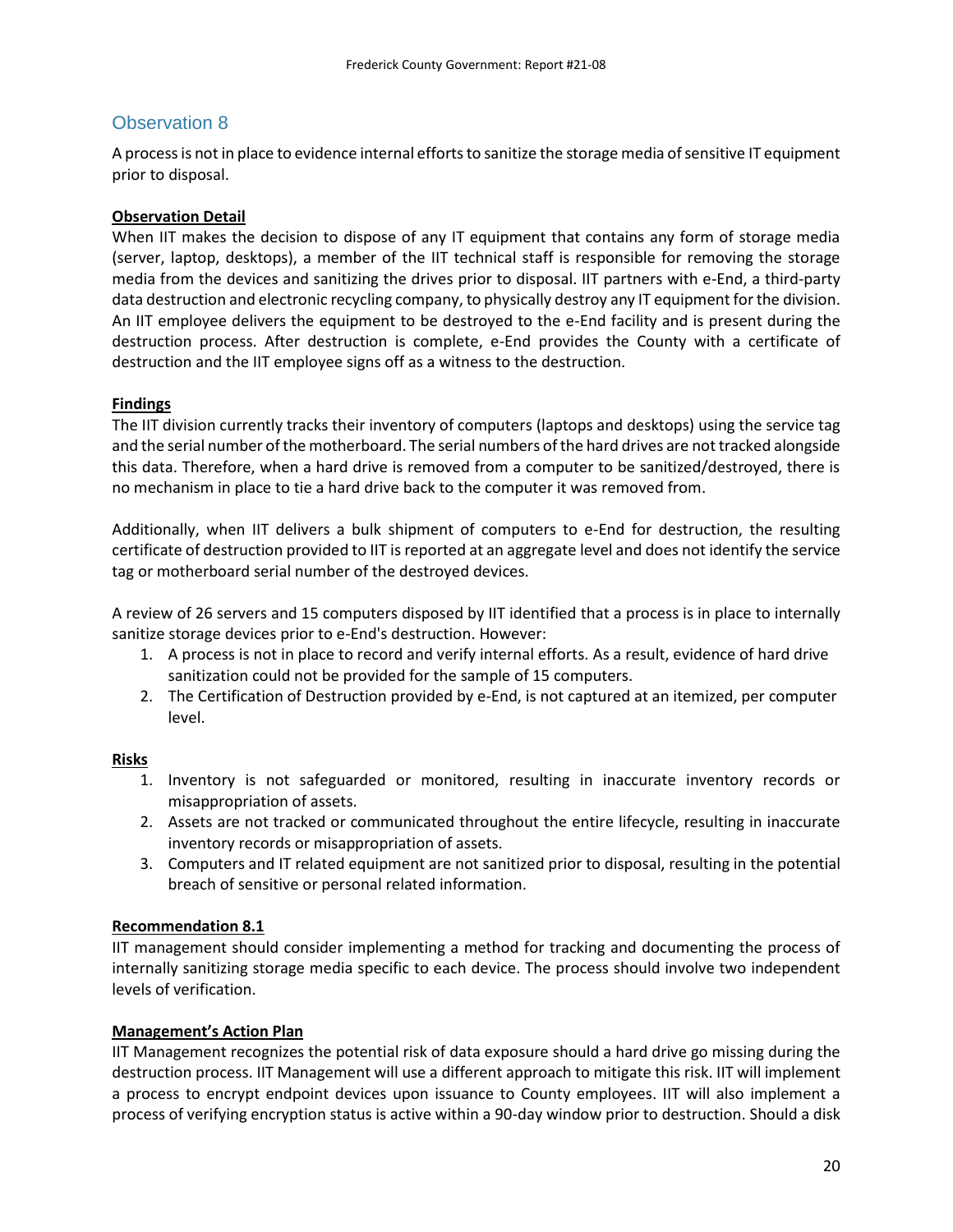drive or device go missing during destruction, there will no risk of data exposure. This also eliminates the need for manual serial number tracking. IIT will be able to report on encryption compliance during the management lifecycle of devices.

## **Implementation Date**

December 2022

## **Recommendation 8.2**

IIT management should consider collaborating with e-End to determine if the serial numbers of individual devices that are destroyed can be tracked an included on the certificate of destruction provided to the County.

#### **Management's Action Plan**

IIT Management will abandon this recommendation for the plan in 8.1.

## **Implementation Date**

N/A